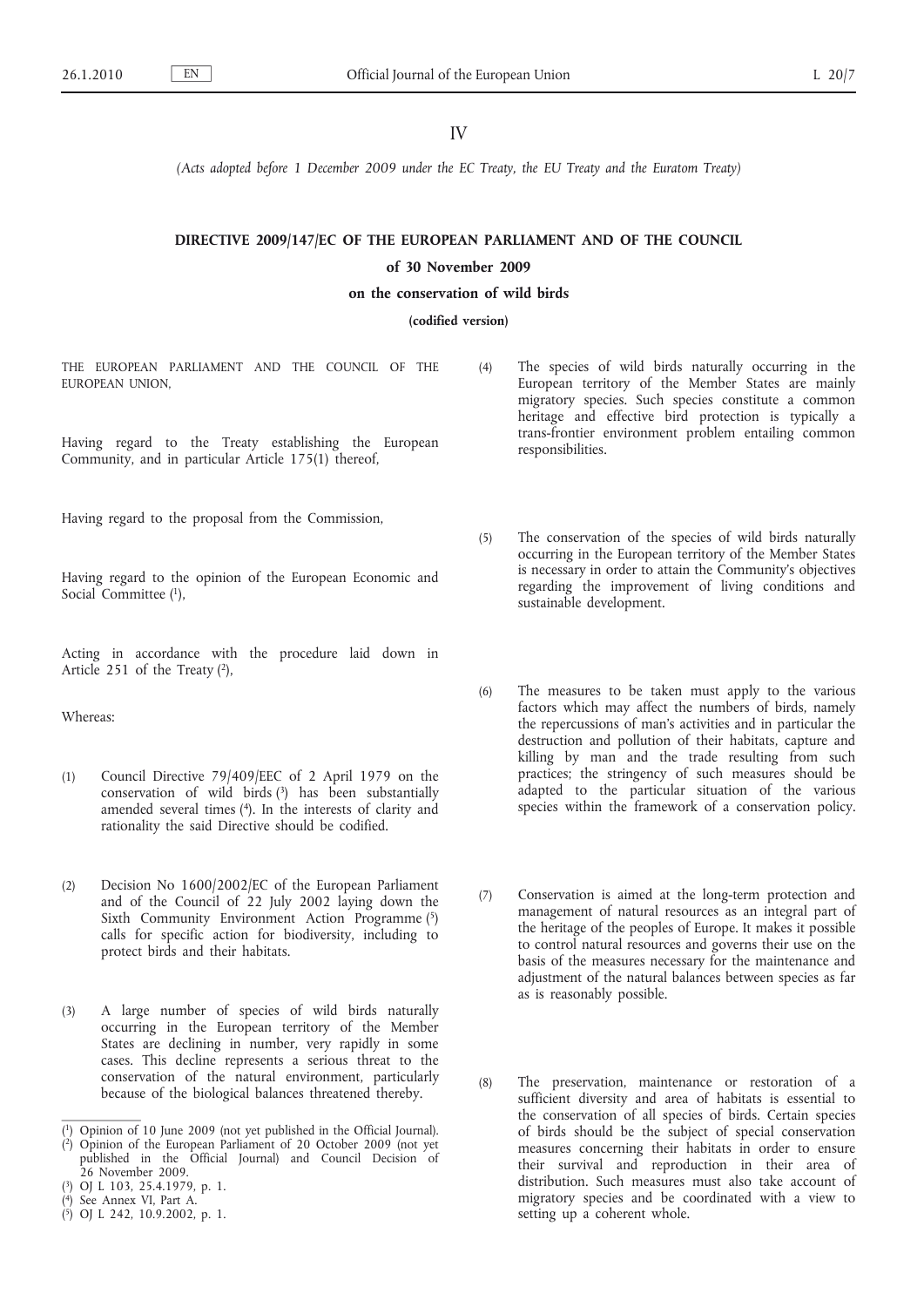- (9) In order to prevent commercial interests from exerting a possible harmful pressure on exploitation levels, it is necessary to impose a general ban on marketing and to restrict all derogation to those species whose biological status so permits, account being taken of the specific conditions obtaining in the different regions.
- (10) Because of their high population level, geographical distribution and reproductive rate in the Community as a whole, certain species may be hunted, which constitutes acceptable exploitation where certain limits are established and respected, as such hunting must be compatible with maintenance of the population of these species at a satisfactory level.
- (11) The various means, devices or methods of large-scale or non-selective capture or killing and hunting with certain forms of transport must be banned because of the excessive pressure which they exert or may exert on the numbers of the species concerned.
- (12) Because of the importance which may be attached to certain specific situations, provision should be made for the possibility of derogations on certain conditions and subject to monitoring by the Commission.
- (13) The conservation of birds and, in particular, migratory birds still presents problems which call for scientific research. Such research will also make it possible to assess the effectiveness of the measures taken.
- (14) Care should be taken in consultation with the Commission to see that the introduction of any species of wild bird not naturally occurring in the European territory of the Member States does not cause harm to local flora and fauna.
- (15) The Commission will every three years prepare and transmit to the Member States a composite report based on information submitted by the Member States on the application of national provisions introduced pursuant to this Directive.
- (16) The measures necessary for the implementation of this Directive should be adopted in accordance with Council Decision 1999/468/EC of 28 June 1999 laying down the procedures for the exercise of implementing powers conferred on the Commission (1).
- (17) In particular, the Commission should be empowered to amend certain Annexes in the light of scientific and technical progress. Since those measures are of general scope and are designed to amend non-essential elements

of this Directive, they must be adopted in accordance with the regulatory procedure with scrutiny provided for in Article 5a of Decision 1999/468/EC.

(18) This Directive should be without prejudice to the obligations of the Member States relating to the time limits for transposition into national law of the directives set out in Annex VI, Part B,

HAVE ADOPTED THIS DIRECTIVE:

### *Article 1*

1. This Directive relates to the conservation of all species of naturally occurring birds in the wild state in the European territory of the Member States to which the Treaty applies. It covers the protection, management and control of these species and lays down rules for their exploitation.

2. It shall apply to birds, their eggs, nests and habitats.

### *Article 2*

Member States shall take the requisite measures to maintain the population of the species referred to in Article 1 at a level which corresponds in particular to ecological, scientific and cultural requirements, while taking account of economic and recreational requirements, or to adapt the population of these species to that level.

#### *Article 3*

In the light of the requirements referred to in Article 2, Member States shall take the requisite measures to preserve, maintain or re-establish a sufficient diversity and area of habitats for all the species of birds referred to in Article 1.

2. The preservation, maintenance and re-establishment of biotopes and habitats shall include primarily the following measures:

- (a) creation of protected areas;
- (b) upkeep and management in accordance with the ecological needs of habitats inside and outside the protected zones;
- (c) re-establishment of destroyed biotopes;
- (d) creation of biotopes.

<sup>(</sup> 1) OJ L 184, 17.7.1999, p. 23.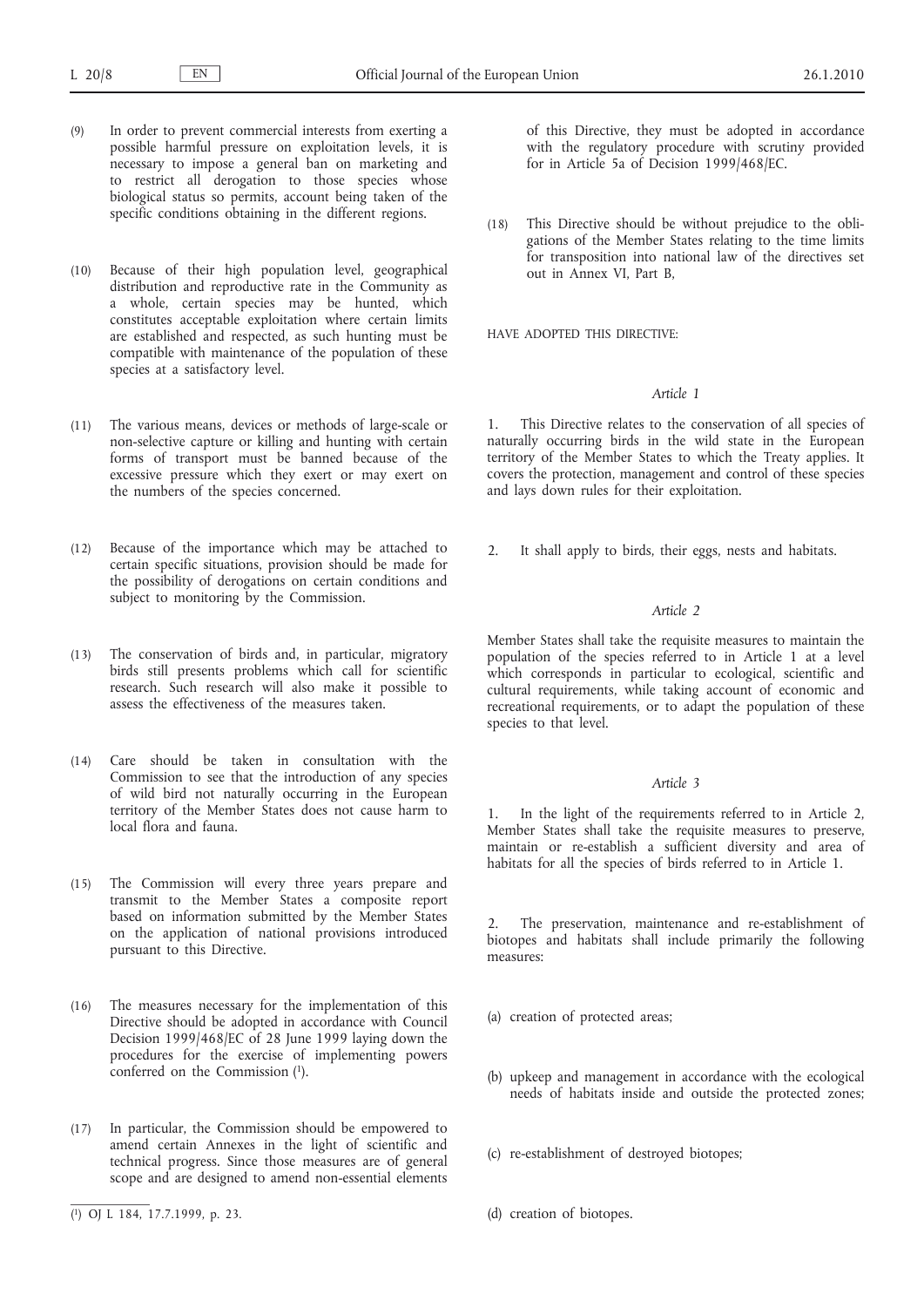### *Article 4*

The species mentioned in Annex I shall be the subject of special conservation measures concerning their habitat in order to ensure their survival and reproduction in their area of distribution.

In this connection, account shall be taken of:

- (a) species in danger of extinction;
- (b) species vulnerable to specific changes in their habitat;
- (c) species considered rare because of small populations or restricted local distribution;
- (d) other species requiring particular attention for reasons of the specific nature of their habitat.

Trends and variations in population levels shall be taken into account as a background for evaluations.

Member States shall classify in particular the most suitable territories in number and size as special protection areas for the conservation of these species in the geographical sea and land area where this Directive applies.

2. Member States shall take similar measures for regularly occurring migratory species not listed in Annex I, bearing in mind their need for protection in the geographical sea and land area where this Directive applies, as regards their breeding, moulting and wintering areas and staging posts along their migration routes. To this end, Member States shall pay particular attention to the protection of wetlands and particularly to wetlands of international importance.

3. Member States shall send the Commission all relevant information so that it may take appropriate initiatives with a view to the coordination necessary to ensure that the areas provided for in paragraphs 1 and 2 form a coherent whole which meets the protection requirements of these species in the geographical sea and land area where this Directive applies.

4. In respect of the protection areas referred to in paragraphs 1 and 2, Member States shall take appropriate steps to avoid pollution or deterioration of habitats or any disturbances affecting the birds, in so far as these would be significant having regard to the objectives of this Article. Outside these protection areas, Member States shall also strive to avoid pollution or deterioration of habitats.

#### *Article 5*

Without prejudice to Articles 7 and 9, Member States shall take the requisite measures to establish a general system of protection for all species of birds referred to in Article 1, prohibiting in particular:

- (a) deliberate killing or capture by any method;
- (b) deliberate destruction of, or damage to, their nests and eggs or removal of their nests;
- (c) taking their eggs in the wild and keeping these eggs even if empty;
- (d) deliberate disturbance of these birds particularly during the period of breeding and rearing, in so far as disturbance would be significant having regard to the objectives of this Directive;
- (e) keeping birds of species the hunting and capture of which is prohibited.

#### *Article 6*

Without prejudice to paragraphs 2 and 3, Member States shall prohibit, for all the bird species referred to in Article 1, the sale, transport for sale, keeping for sale and the offering for sale of live or dead birds and of any readily recognisable parts or derivatives of such birds.

2. The activities referred to in paragraph 1 shall not be prohibited in respect of the species referred to in Annex III, Part A, provided that the birds have been legally killed or captured or otherwise legally acquired.

3. Member States may, for the species listed in Annex III, Part B, allow within their territory the activities referred to in paragraph 1, making provision for certain restrictions, provided that the birds have been legally killed or captured or otherwise legally acquired.

Member States wishing to grant such authorisation shall first of all consult the Commission with a view to examining jointly with the latter whether the marketing of specimens of such species would result or could reasonably be expected to result in the population levels, geographical distribution or reproductive rate of the species being endangered throughout the Community. Should this examination prove that the intended authorisation will, in the view of the Commission, result in any one of the aforementioned species being thus endangered or in the possibility of their being thus endangered, the Commission shall forward a reasoned recommendation to the Member State concerned stating its opposition to the marketing of the species in question. Should the Commission consider that no such risk exists, it shall inform the Member State concerned accordingly.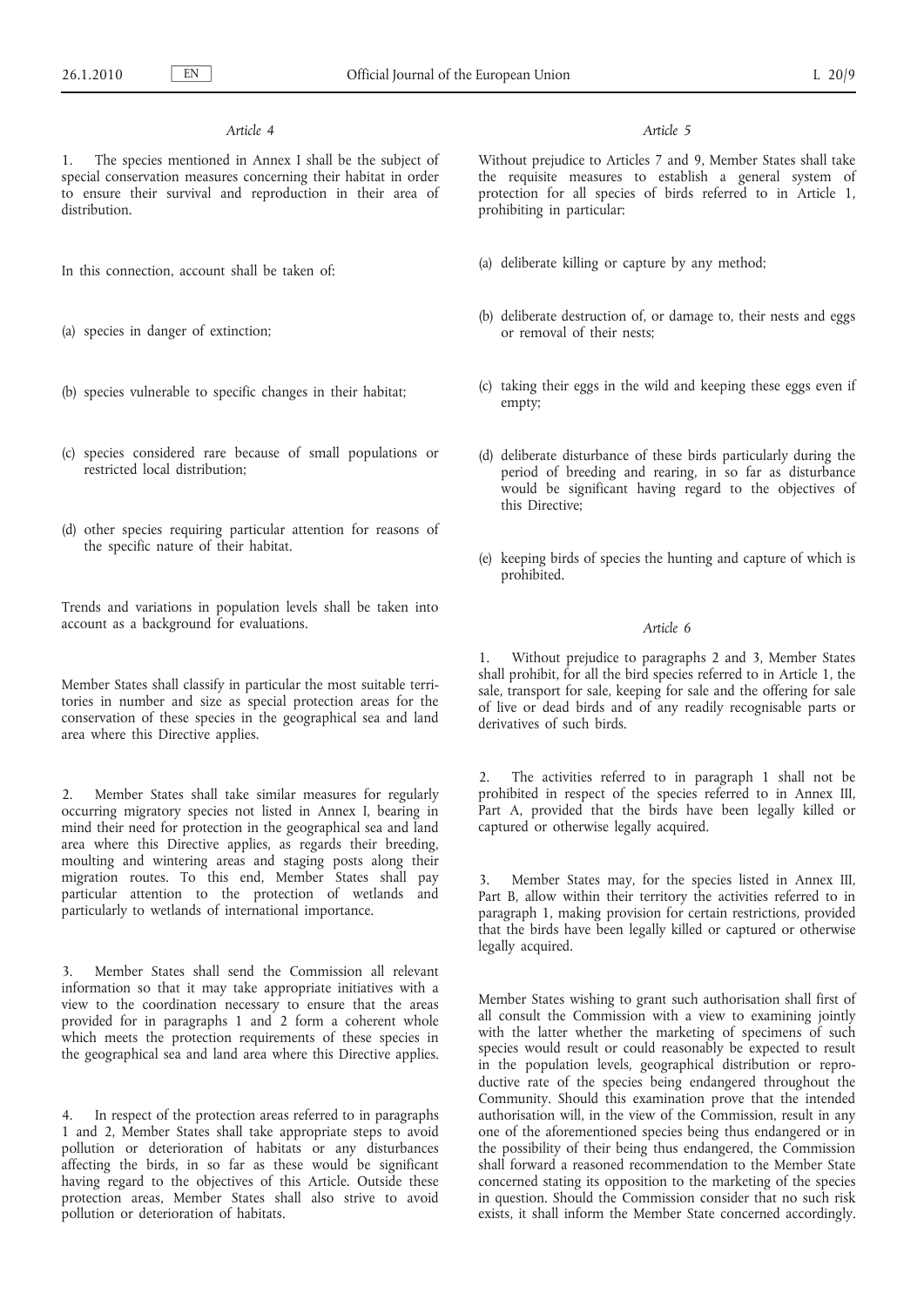The Commission's recommendation shall be published in the *Official Journal of the European Union*.

Member States granting authorisation pursuant to this paragraph shall verify at regular intervals that the conditions governing the granting of such authorisation continue to be fulfilled.

#### *Article 7*

1. Owing to their population level, geographical distribution and reproductive rate throughout the Community, the species listed in Annex II may be hunted under national legislation. Member States shall ensure that the hunting of these species does not jeopardise conservation efforts in their distribution area.

2. The species referred to in Annex II, Part A may be hunted in the geographical sea and land area where this Directive applies.

3. The species referred to in Annex II, Part B may be hunted only in the Member States in respect of which they are indicated.

4. Member States shall ensure that the practice of hunting, including falconry if practised, as carried on in accordance with the national measures in force, complies with the principles of wise use and ecologically balanced control of the species of birds concerned and that this practice is compatible as regards the population of these species, in particular migratory species, with the measures resulting from Article 2.

They shall see in particular that the species to which hunting laws apply are not hunted during the rearing season or during the various stages of reproduction.

In the case of migratory species, they shall see in particular that the species to which hunting regulations apply are not hunted during their period of reproduction or during their return to their rearing grounds.

Member States shall send the Commission all relevant information on the practical application of their hunting regulations.

#### *Article 8*

In respect of the hunting, capture or killing of birds under this Directive, Member States shall prohibit the use of all means, arrangements or methods used for the large-scale or nonselective capture or killing of birds or capable of causing the local disappearance of a species, in particular the use of those listed in Annex IV, point (a).

2. Moreover, Member States shall prohibit any hunting from the modes of transport and under the conditions mentioned in Annex IV, point (b).

#### *Article 9*

1. Member States may derogate from the provisions of Articles 5 to 8, where there is no other satisfactory solution, for the following reasons:

- $(a)$  in the interests of public health and safety,
	- in the interests of air safety,
	- to prevent serious damage to crops, livestock, forests, fisheries and water,
	- for the protection of flora and fauna;
- (b) for the purposes of research and teaching, of re-population, of re-introduction and for the breeding necessary for these purposes;
- (c) to permit, under strictly supervised conditions and on a selective basis, the capture, keeping or other judicious use of certain birds in small numbers.
- 2. The derogations referred to in paragraph 1 must specify:
- (a) the species which are subject to the derogations;
- (b) the means, arrangements or methods authorised for capture or killing;
- (c) the conditions of risk and the circumstances of time and place under which such derogations may be granted;
- (d) the authority empowered to declare that the required conditions obtain and to decide what means, arrangements or methods may be used, within what limits and by whom;
- (e) the controls which will be carried out.

Each year the Member States shall send a report to the Commission on the implementation of paragraphs 1 and 2.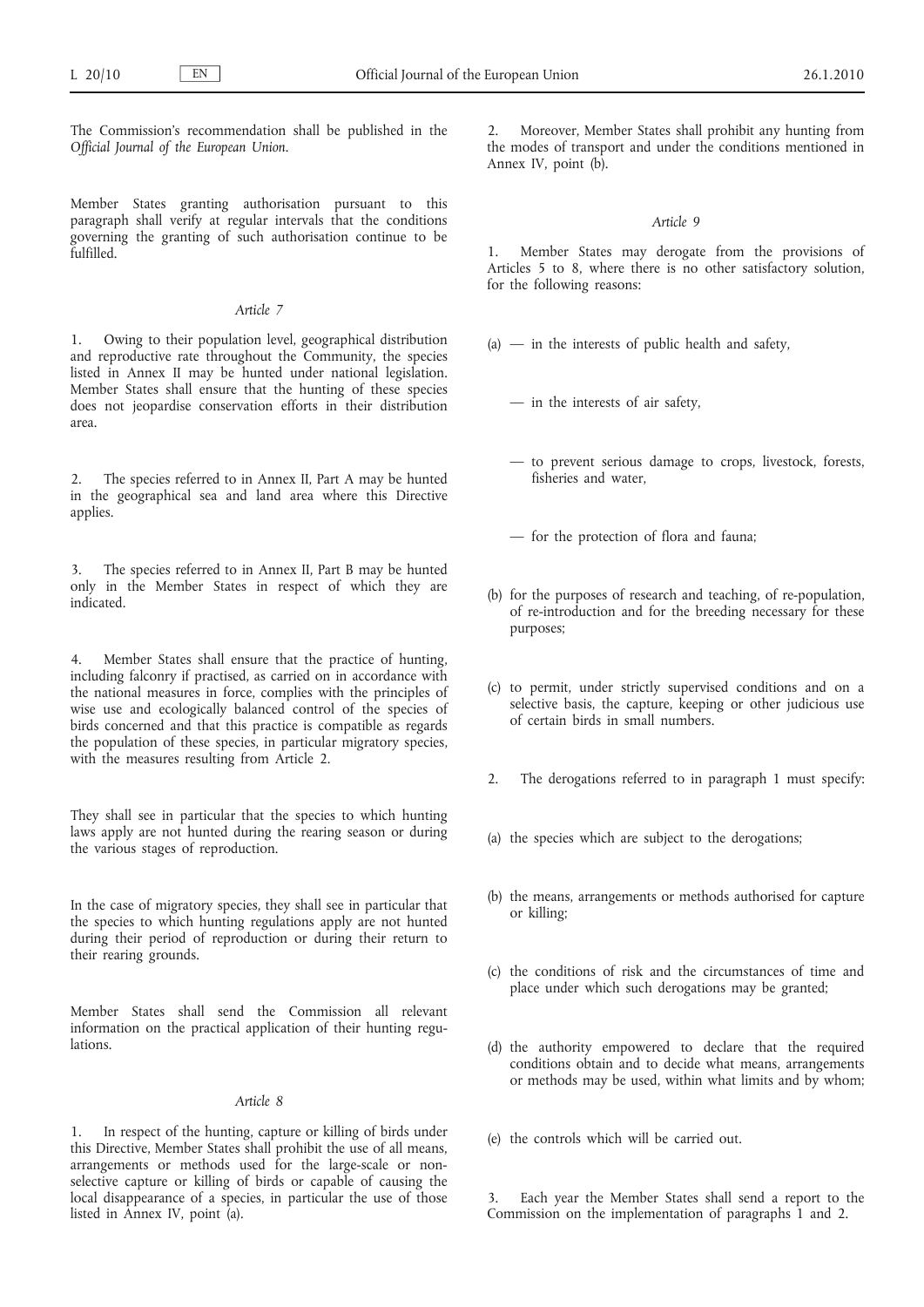4. On the basis of the information available to it, and in particular the information communicated to it pursuant to paragraph 3, the Commission shall at all times ensure that the consequences of the derogations referred to in paragraph 1 are not incompatible with this Directive. It shall take appropriate steps to this end.

#### *Article 10*

1. Member States shall encourage research and any work required as a basis for the protection, management and use of the population of all species of bird referred to in Article 1. Particular attention shall be paid to research and work on the subjects listed in Annex V.

2. Member States shall send the Commission any information required to enable it to take appropriate measures for the coordination of the research and work referred to in paragraph 1.

### *Article 11*

Member States shall see that any introduction of species of bird which do not occur naturally in the wild state in the European territory of the Member States does not prejudice the local flora and fauna. In this connection they shall consult the Commission.

#### *Article 12*

1. Member States shall forward to the Commission every three years, starting from 7 April 1981, a report on the implementation of national provisions taken under this Directive.

2. The Commission shall prepare every three years a composite report based on the information referred to in paragraph 1. That part of the draft report covering the information supplied by a Member State shall be forwarded to the authorities of the Member State in question for verification. The final version of the report shall be forwarded to the Member States.

#### *Article 13*

Application of the measures taken pursuant to this Directive may not lead to deterioration in the present situation as regards the conservation of the species of birds referred to in Article 1.

#### *Article 14*

Member States may introduce stricter protective measures than those provided for under this Directive.

#### *Article 15*

Such amendments as are necessary for adapting Annexes I and V to technical and scientific progress shall be adopted. Those measures, designed to amend non-essential elements of this Directive, shall be adopted in accordance with the regulatory procedure with scrutiny referred to in Article 16(2).

### *Article 16*

1. The Commission shall be assisted by the Committee for Adaptation to Technical and Scientific Progress.

2. Where reference is made to this paragraph, Article 5a(1) to (4) and Article 7 of Decision 1999/468/EC shall apply, having regard to the provisions of Article 8 thereof.

#### *Article 17*

Member States shall communicate to the Commission the texts of the main provisions of national law which they adopt in the field governed by this Directive.

#### *Article 18*

Directive 79/409/EEC, as amended by the acts listed in Annex VI, Part A, is repealed, without prejudice to the obligations of the Member States relating to the time limits for transposition into national law of the Directives set out in Annex VI, Part B.

References to the repealed Directive shall be construed as references to this Directive and shall be read in accordance with the correlation table in Annex VII.

### *Article 19*

This Directive shall enter into force on the 20th day following its publication in the *Official Journal of the European Union*.

#### *Article 20*

This Directive is addressed to the Member States.

Done at Brussels, 30 November 2009.

*For the European Parliament The President* J. BUZEK

*For the Council The President* B. ASK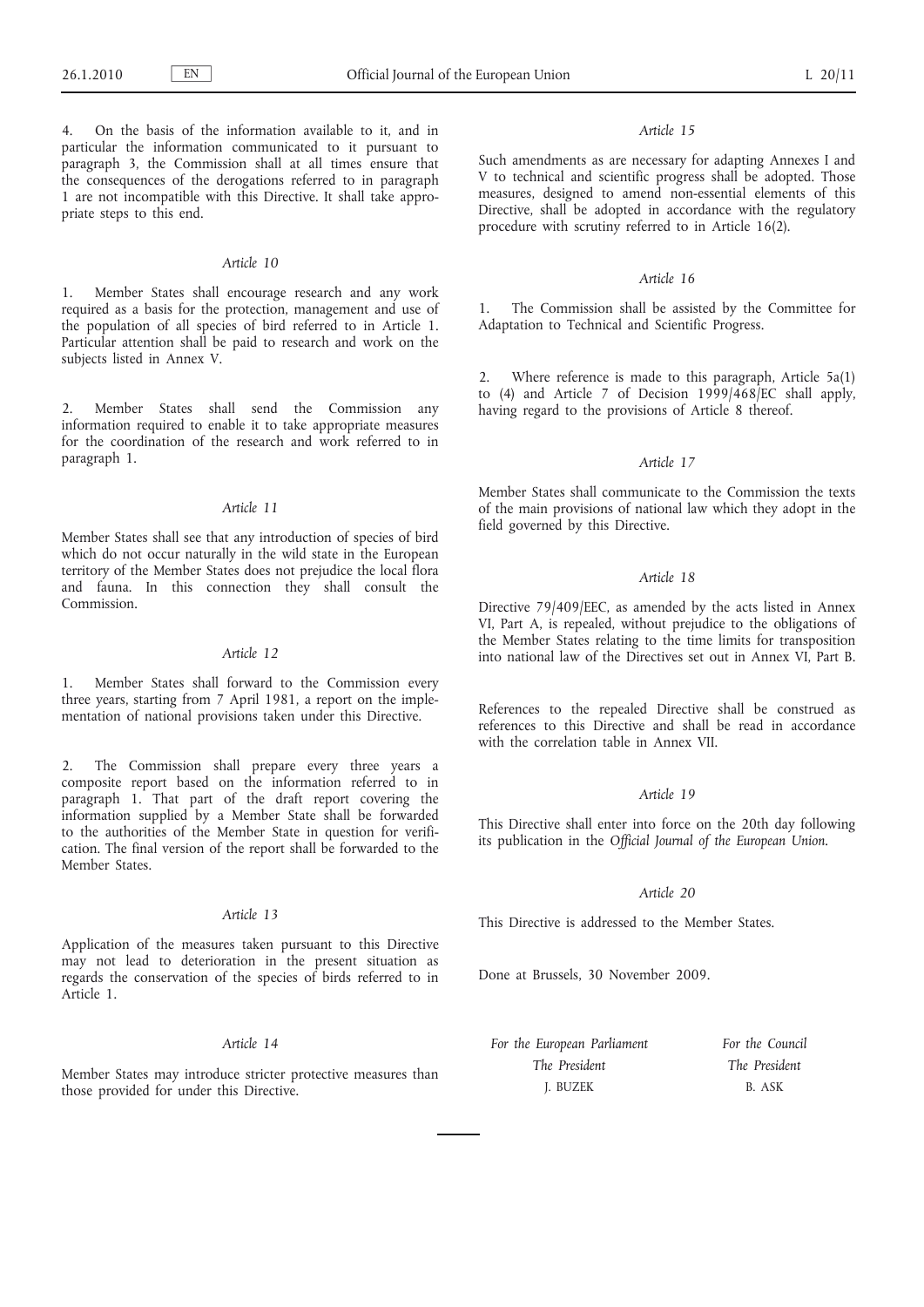## *ANNEX I*

| <b>GAVIIFORMES</b>                                     | <b>PHOENICOPTERIFORMES</b>                    |
|--------------------------------------------------------|-----------------------------------------------|
| Gaviidae                                               | Phoenicopteridae                              |
| Gavia stellata                                         | Phoenicopterus ruber                          |
| Gavia arctica                                          | <b>ANSERIFORMES</b>                           |
| Gavia immer                                            | Anatidae                                      |
| <b>PODICIPEDIFORMES</b>                                | Cygnus bewickii (Cygnus columbianus bewickii) |
| Podicipedidae                                          | Cygnus cygnus                                 |
| Podiceps auritus                                       | Anser albifrons flavirostris                  |
| <b>PROCELLARIIFORMES</b>                               | Anser erythropus                              |
| Procellariidae                                         | Branta leucopsis                              |
| Pterodroma madeira                                     | Branta ruficollis                             |
| Pterodroma feae                                        | Tadorna ferruginea                            |
| Bulweria bulwerii                                      | Marmaronetta angustirostris                   |
| Calonectris diomedea                                   | Aythya nyroca                                 |
| Puffinus puffinus mauretanicus (Puffinus mauretanicus) | Polysticta stelleri                           |
| Puffinus yelkouan                                      | Mergus albellus (Mergellus albellus)          |
| Puffinus assimilis                                     | Oxyura leucocephala                           |
| Hydrobatidae                                           | <b>FALCONIFORMES</b>                          |
| Pelagodroma marina                                     | Pandionidae                                   |
| Hydrobates pelagicus                                   | Pandion haliaetus                             |
| Oceanodroma leucorhoa                                  | Accipitridae                                  |
| Oceanodroma castro                                     | Pernis apivorus                               |
| PELECANIFORMES                                         | Elanus caeruleus                              |
| Pelecanidae                                            | Milvus migrans                                |
| Pelecanus onocrotalus                                  | Milvus milvus                                 |
| Pelecanus crispus                                      | Haliaeetus albicilla                          |
| Phalacrocoracidae                                      | Gypaetus barbatus                             |
| Phalacrocorax aristotelis desmarestii                  | Neophron percnopterus                         |
| Phalacrocorax pygmeus                                  | Gyps fulvus                                   |
| <b>CICONIIFORMES</b>                                   | Aegypius monachus                             |
| Ardeidae                                               | Circaetus gallicus                            |
| Botaurus stellaris                                     | Circus aeruginosus                            |
| Ixobrychus minutus                                     |                                               |
| Nycticorax nycticorax                                  | Circus cyaneus<br>Circus macrourus            |
| Ardeola ralloides                                      |                                               |
| Egretta garzetta                                       | Circus pygargus                               |
| Egretta alba (Ardea alba)                              | Accipiter gentilis arrigonii                  |
| Ardea purpurea                                         | Accipiter nisus granti                        |
| Ciconiidae                                             | Accipiter brevipes                            |
| Ciconia nigra                                          | Buteo rufinus                                 |
| Ciconia ciconia                                        | Aquila pomarina                               |
| Threskiornithidae                                      | Aquila clanga                                 |
| Plegadis falcinellus                                   | Aquila heliaca                                |
| Platalea leucorodia                                    | Aquila adalberti                              |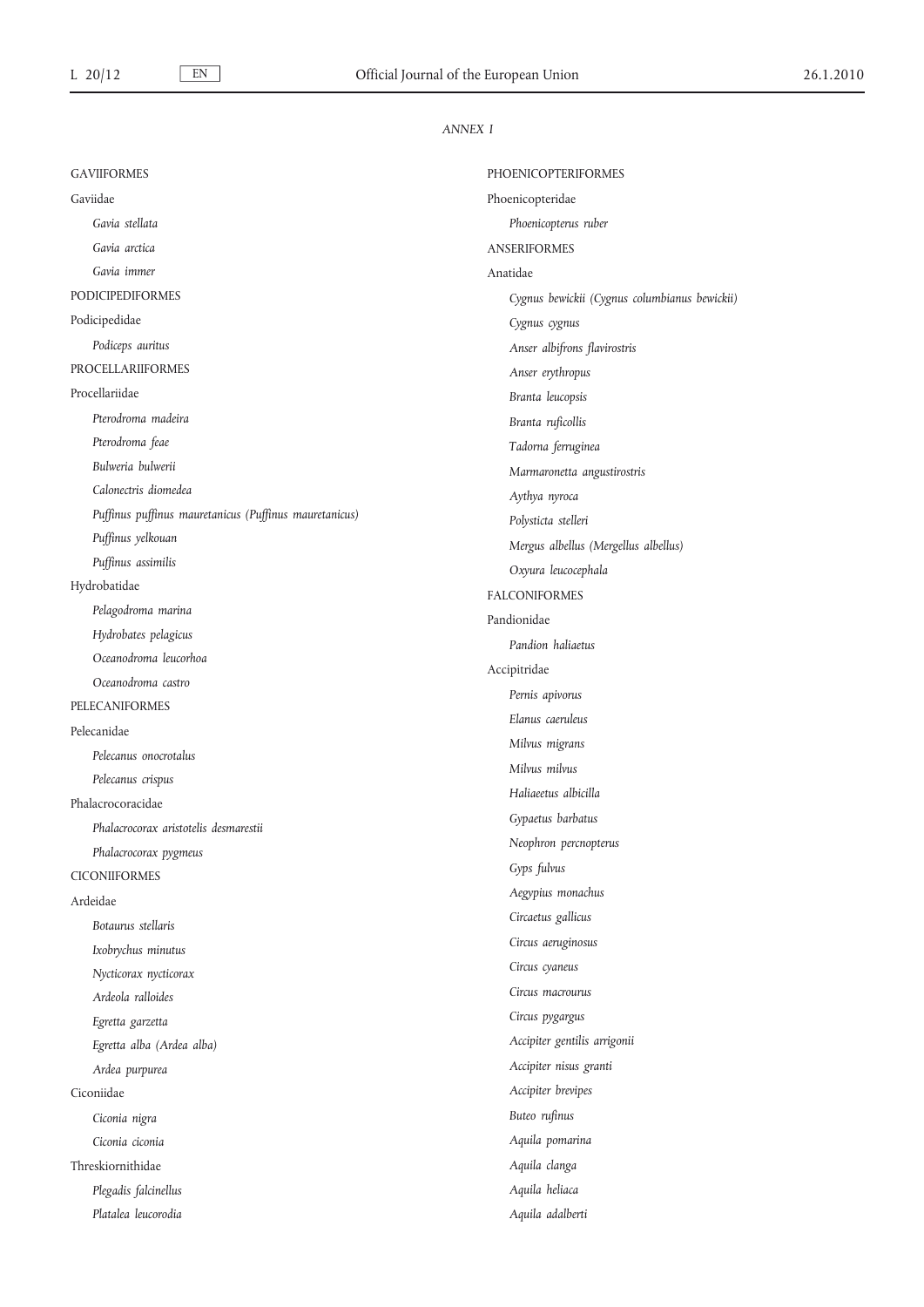| Aquila chrysaetos          | Glareolidae                                  |
|----------------------------|----------------------------------------------|
| Hieraaetus pennatus        | Cursorius cursor                             |
| Hieraaetus fasciatus       | Glareola pratincola                          |
| Falconidae                 | Charadriidae                                 |
| Falco naumanni             | Charadrius alexandrinus                      |
| Falco vespertinus          | Charadrius morinellus (Eudromias morinellus) |
| Falco columbarius          | Pluvialis apricaria                          |
| Falco eleonorae            | Hoplopterus spinosus                         |
| Falco biarmicus            | Scolopacidae                                 |
| Falco cherrug              | Calidris alpina schinzii                     |
| Falco rusticolus           | Philomachus pugnax                           |
| Falco peregrinus           | Gallinago media                              |
| <b>GALLIFORMES</b>         | Limosa lapponica                             |
| Tetraonidae                | Numenius tenuirostris                        |
| Bonasa bonasia             |                                              |
| Lagopus mutus pyrenaicus   | Tringa glareola                              |
| Lagopus mutus helveticus   | Xenus cinereus (Tringa cinerea)              |
| Tetrao tetrix tetrix       | Phalaropus lobatus                           |
| Tetrao urogallus           | Laridae                                      |
| Phasianidae                | Larus melanocephalus                         |
| Alectoris graeca           | Larus genei                                  |
| Alectoris barbara          | Larus audouinii                              |
| Perdix perdix italica      | Larus minutus                                |
| Perdix perdix hispaniensis | Sternidae                                    |
| <b>GRUIFORMES</b>          | Gelochelidon nilotica (Sterna nilotica)      |
| Turnicidae                 | Sterna caspia                                |
| Turnix sylvatica           | Sterna sandvicensis                          |
| Gruidae                    | Sterna dougallii                             |
| Grus grus                  | Sterna hirundo                               |
| Rallidae                   | Sterna paradisaea                            |
| Porzana porzana            |                                              |
| Porzana parva              | Sterna albifrons                             |
| Porzana pusilla            | Chlidonias hybridus                          |
| Crex crex                  | Chlidonias niger                             |
| Porphyrio porphyrio        | Alcidae                                      |
| Fulica cristata            | Uria aalge ibericus                          |
| Otididae                   | PTEROCLIFORMES                               |
| Tetrax tetrax              | Pteroclididae                                |
| Chlamydotis undulata       | Pterocles orientalis                         |
| Otis tarda                 | Pterocles alchata                            |
| <b>CHARADRIIFORMES</b>     | <b>COLUMBIFORMES</b>                         |
| Recurvirostridae           | Columbidae                                   |
| Himantopus himantopus      | Columba palumbus azorica                     |
| Recurvirostra avosetta     | Columba trocaz                               |
| Burhinidae                 | Columba bollii                               |
| Burhinus oedicnemus        | Columba junoniae                             |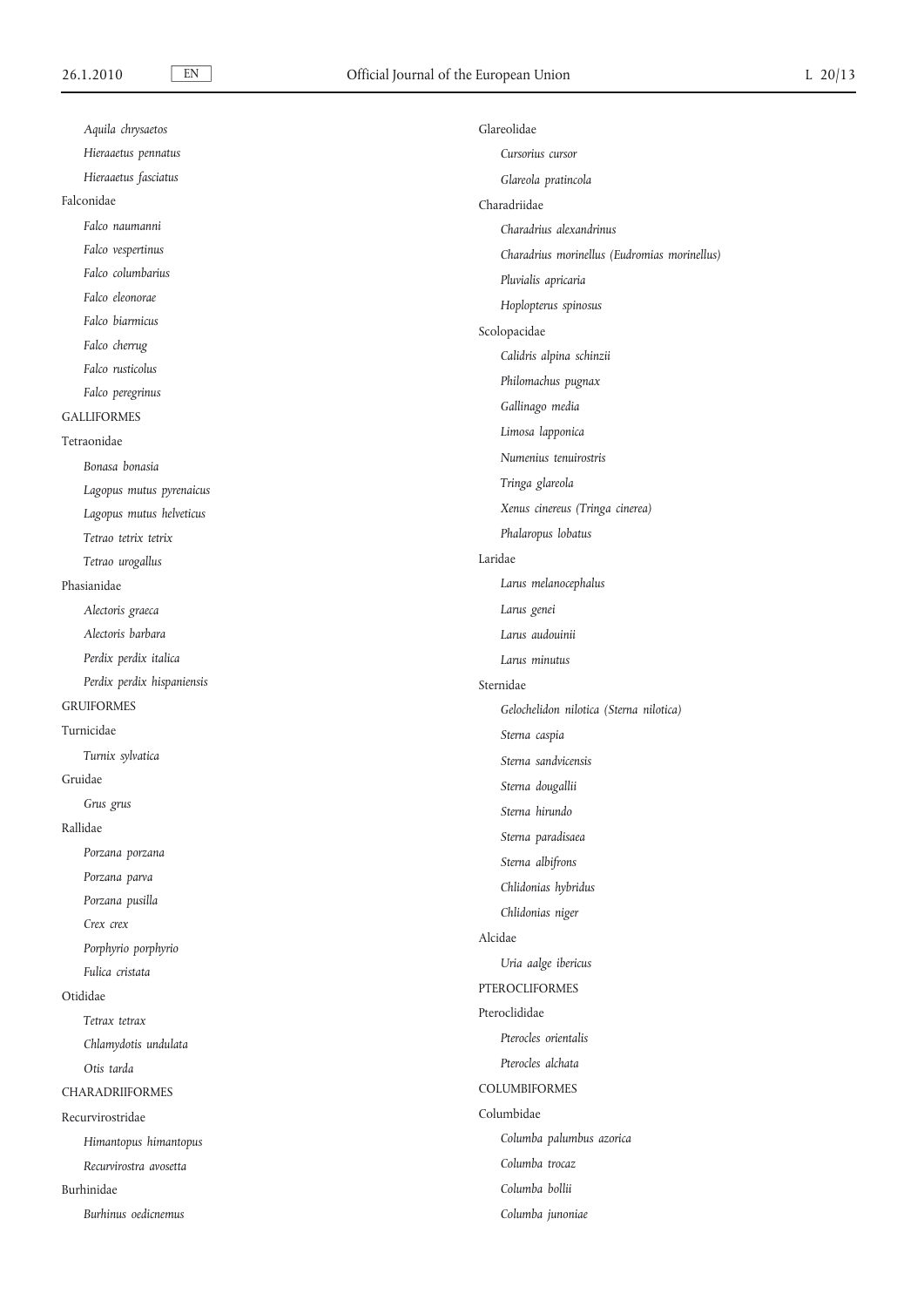| <b>STRIGIFORMES</b>                  | Muscicapidae (Turdinae)                    |
|--------------------------------------|--------------------------------------------|
| Strigidae                            | Luscinia svecica                           |
| Bubo bubo                            | Saxicola dacotiae                          |
| Nyctea scandiaca                     | Oenanthe leucura                           |
| Surnia ulula                         | Oenanthe cypriaca                          |
| Glaucidium passerinum                | Oenanthe pleschanka                        |
| Strix nebulosa                       | Muscicapidae (Sylviinae)                   |
| Strix uralensis                      | Acrocephalus melanopogon                   |
| Asio flammeus                        | Acrocephalus paludicola                    |
| Aegolius funereus                    | Hippolais olivetorum                       |
| <b>CAPRIMULGIFORMES</b>              | Sylvia sarda                               |
| Caprimulgidae                        | Sylvia undata                              |
| Caprimulgus europaeus                | Sylvia melanothorax                        |
| <b>APODIFORMES</b>                   | Sylvia rueppelli                           |
| Apodidae                             | Sylvia nisoria                             |
| Apus caffer                          | Muscicapidae (Muscicapinae)                |
| <b>CORACIIFORMES</b>                 | Ficedula parva                             |
|                                      | Ficedula semitorquata                      |
| Alcedinidae                          | Ficedula albicollis                        |
| Alcedo atthis                        | Paridae                                    |
| Coraciidae                           | Parus ater cypriotes                       |
| Coracias garrulus                    | Sittidae                                   |
| <b>PICIFORMES</b>                    | Sitta krueperi                             |
| Picidae                              | Sitta whiteheadi                           |
| Picus canus                          | Certhiidae                                 |
| Dryocopus martius                    | Certhia brachydactyla dorotheae            |
| Dendrocopos major canariensis        | Laniidae                                   |
| Dendrocopos major thanneri           | Lanius collurio                            |
| Dendrocopos syriacus                 | Lanius minor                               |
| Dendrocopos medius                   | Lanius nubicus                             |
| Dendrocopos leucotos                 | Corvidae                                   |
| Picoides tridactylus                 | Pyrrhocorax pyrrhocorax                    |
| <b>PASSERIFORMES</b>                 | Fringillidae (Fringillinae)                |
| Alaudidae                            | Fringilla coelebs ombriosa                 |
| Chersophilus duponti                 | Fringilla teydea                           |
| Melanocorypha calandra               | Fringillidae (Carduelinae)                 |
| Calandrella brachydactyla            | Loxia scotica                              |
| Galerida theklae                     | Bucanetes githagineus                      |
| Lullula arborea                      | Pyrrhula murina (Pyrrhula pyrrhula murina) |
| Motacillidae                         | Emberizidae (Emberizinae)                  |
| Anthus campestris                    | Emberiza cineracea                         |
| Troglodytidae                        | Emberiza hortulana                         |
| Troglodytes troglodytes fridariensis | Emberiza caesia                            |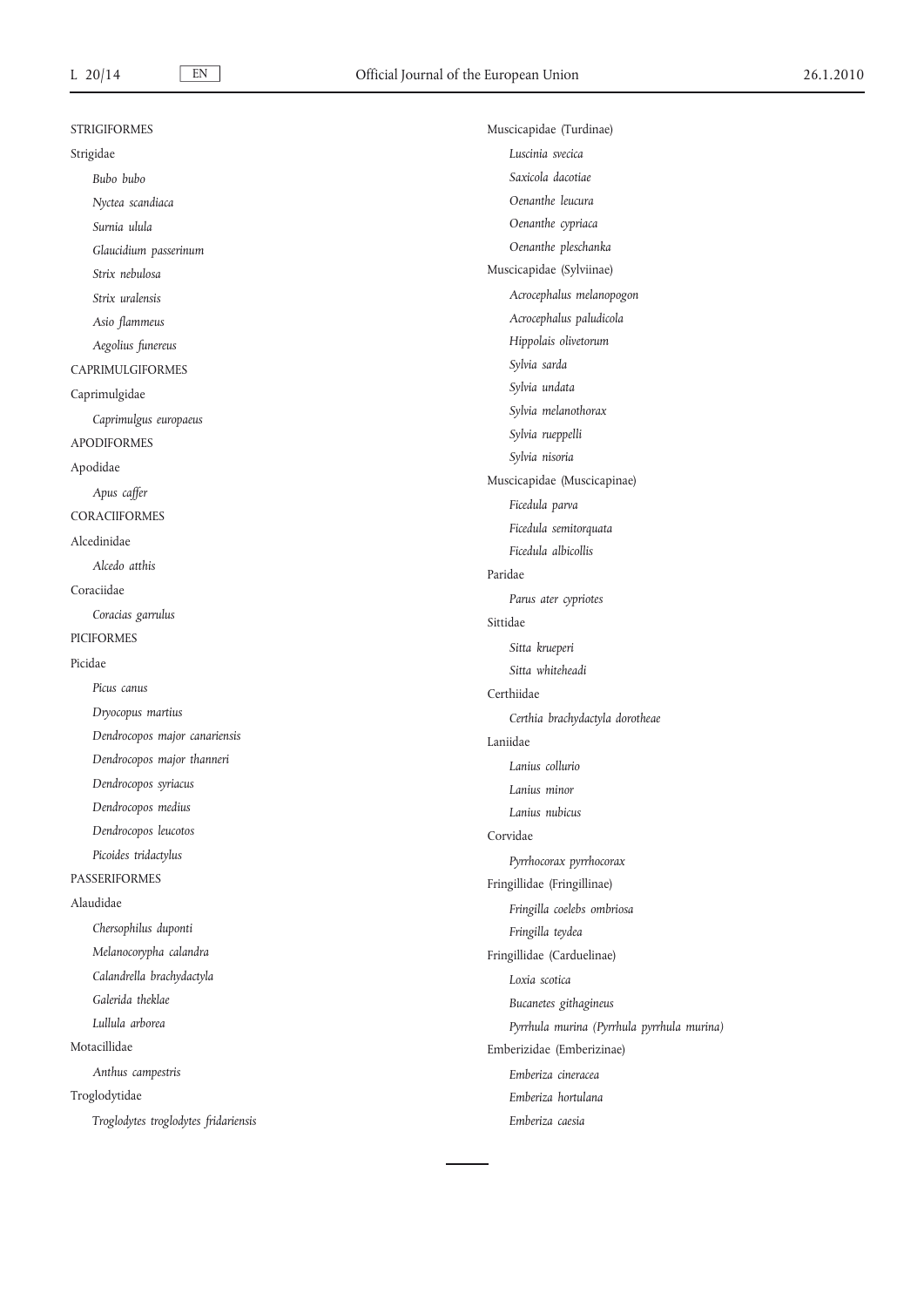# *ANNEX II*

## PART A

| <b>ANSERIFORMES</b>                    | Phasianidae            |
|----------------------------------------|------------------------|
| Anatidae                               | Alectoris graeca       |
| Anser fabalis                          | Alectoris rufa         |
| Anser anser                            | Perdix perdix          |
| Branta canadensis                      | Phasianus colchicus    |
| Anas penelope                          | <b>GRUIFORMES</b>      |
| Anas strepera                          | Rallidae               |
| Anas crecca                            | Fulica atra            |
| Anas platyrhynchos                     | <b>CHARADRIIFORMES</b> |
| Anas acuta                             | Scolopacidae           |
| Anas querquedula                       |                        |
| Anas clypeata                          | Lymnocryptes minimus   |
| Aythya ferina                          | Gallinago gallinago    |
| Aythya fuligula                        | Scolopax rusticola     |
| <b>GALLIFORMES</b>                     | <b>COLUMBIFORMES</b>   |
| Tetraonidae                            | Columbidae             |
| Lagopus lagopus scoticus et hibernicus | Columba livia          |
| Lagopus mutus                          | Columba palumbus       |

# PART B

| <b>ANSERIFORMES</b>  | Tetraonidae             |
|----------------------|-------------------------|
| Anatidae             | Bonasa bonasia          |
| Cygnus olor          | Lagopus lagopus lagopus |
| Anser brachyrhynchus | Tetrao tetrix           |
| Anser albifrons      | Tetrao urogallus        |
| Branta bernicla      | Phasianidae             |
| Netta rufina         | Francolinus francolinus |
| Aythya marila        | Alectoris barbara       |
| Somateria mollissima | Alectoris chukar        |
| Clangula hyemalis    |                         |
| Melanitta nigra      | Coturnix coturnix       |
| Melanita fusca       | <b>GRUIFORMES</b>       |
| Bucephala clangula   | Rallidae                |
| Mergus serrator      | Rallus aquaticus        |
| Mergus merganser     | Gallinula chloropus     |
| <b>GALLIFORMES</b>   | <b>CHARADRIIFORMES</b>  |
| Meleagridae          | Haematopodidae          |
| Meleagris gallopavo  | Haematopus ostralegus   |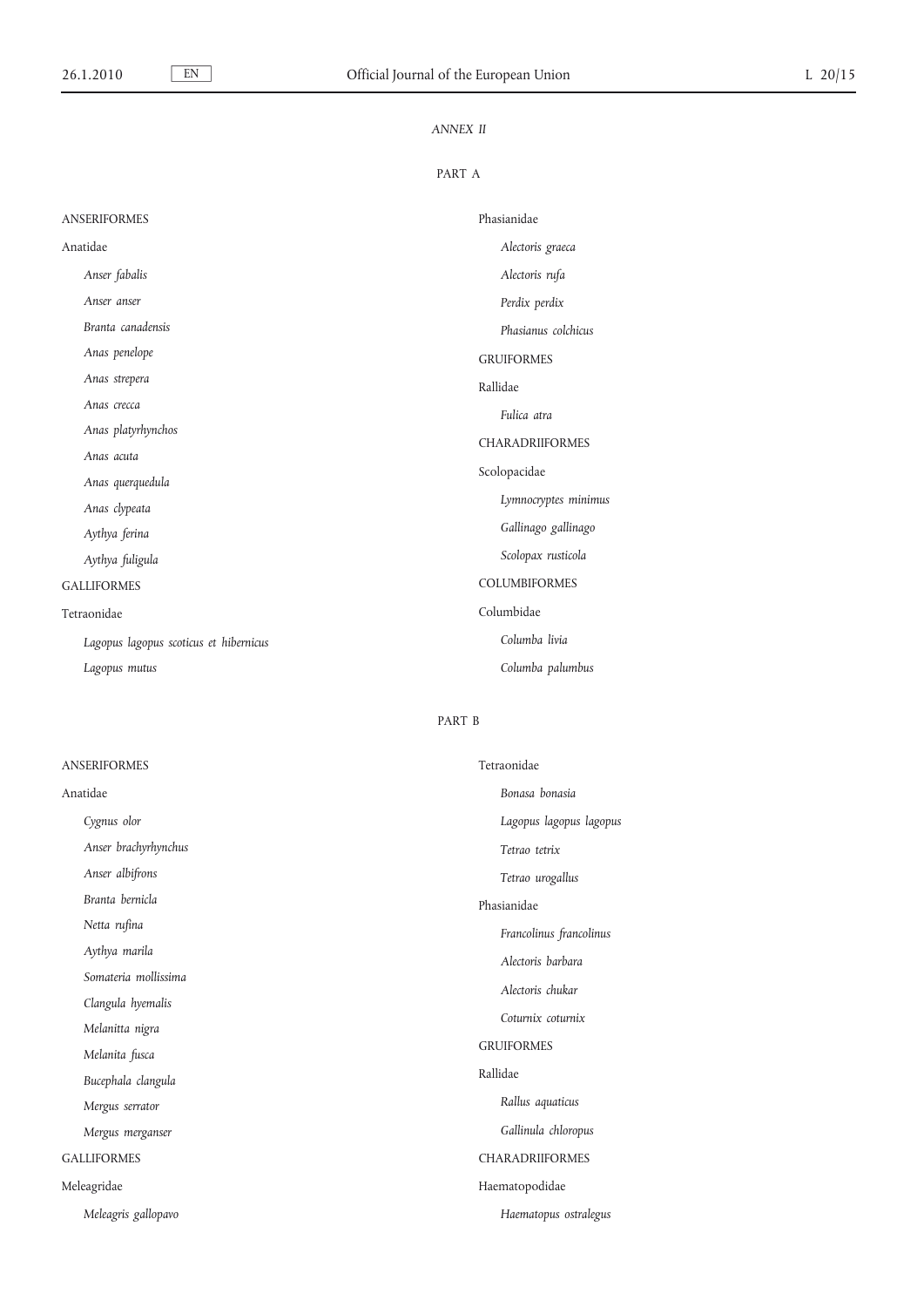| Charadriidae         | <b>COLUMBIFORMES</b>  |
|----------------------|-----------------------|
| Pluvialis apricaria  | Columbidae            |
| Pluvialis squatarola | Columba oenas         |
| Vanellus vanellus    | Streptopelia decaocto |
| Scolopacidae         | Streptopelia turtur   |
| Calidris canutus     | <b>PASSERIFORMES</b>  |
| Philomachus pugnax   | Alaudidae             |
| Limosa limosa        | Alauda arvensis       |
| Limosa lapponica     | Muscicapidae          |
| Numenius phaeopus    | Turdus merula         |
| Numenius arquata     | Turdus pilaris        |
| Tringa erythropus    | Turdus philomelos     |
| Tringa totanus       | Turdus iliacus        |
| Tringa nebularia     | Turdus viscivorus     |
|                      | Sturnidae             |
| Laridae              | Sturnus vulgaris      |
| Larus ridibundus     | Corvidae              |
| Larus canus          | Garrulus glandarius   |
| Larus fuscus         | Pica pica             |
| Larus argentatus     | Corvus monedula       |
| Larus cachinnans     | Corvus frugilegus     |
| Larus marinus        | Corvus corone         |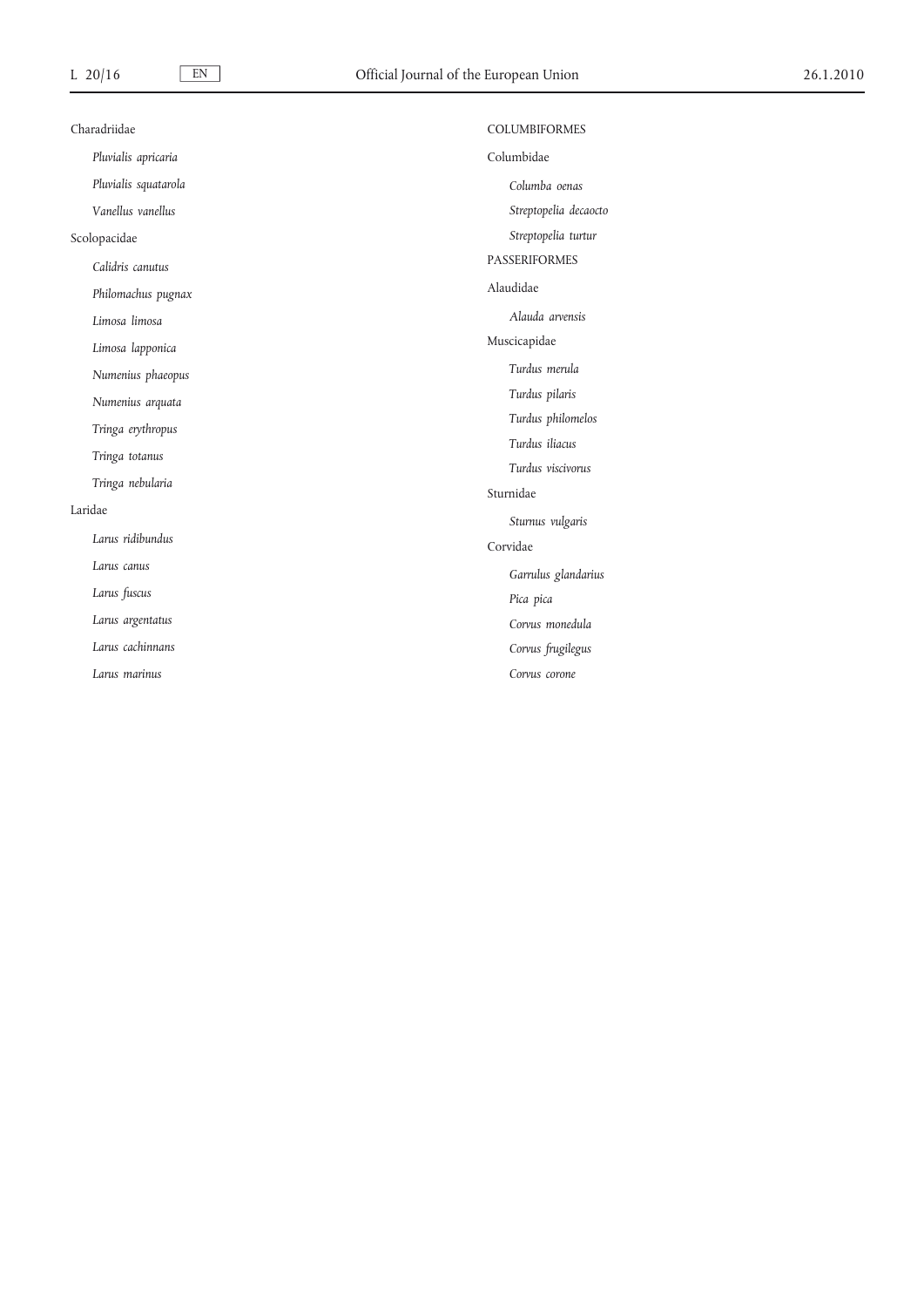|                         | $\rm BE$    | <b>BG</b>   | $\mathsf{C}\mathsf{Z}$ | DK              | $\rm DE$    | $\rm{EE}$         | $\mathop{\rm EL}$ | ${\rm ES}$ | ${\rm FR}$       | $\rm IE$ | $\operatorname{IT}$ | ${\rm CY}$ | ${\rm LV}$           | $\mathop{\rm LT}\nolimits$ | ${\rm LU}$ | ${\rm H}{\rm U}$ | $\rm{MT}$            | $\rm NL$        | $\mathbf{A}\mathbf{T}$ | $\rm PL$   | PT  | $\rm \mathsf{RO}$ | SI | $\ensuremath{\mathsf{SK}}\xspace$ | $\mathop{\rm FI}\nolimits$ | $\ensuremath{\mathsf{SE}}$ | $\mathbf{UK}$ |                                        |
|-------------------------|-------------|-------------|------------------------|-----------------|-------------|-------------------|-------------------|------------|------------------|----------|---------------------|------------|----------------------|----------------------------|------------|------------------|----------------------|-----------------|------------------------|------------|-----|-------------------|----|-----------------------------------|----------------------------|----------------------------|---------------|----------------------------------------|
| Cygnus olor             |             |             |                        |                 | $\! +$      |                   |                   |            |                  |          |                     |            |                      |                            |            |                  |                      |                 | $^+$                   |            |     |                   |    |                                   |                            |                            |               | 26.1.2010                              |
| Anser brachyrhynchus    | $\,$ + $\,$ |             |                        | $\, +$          |             |                   |                   |            |                  | $+$      |                     |            |                      |                            |            |                  |                      |                 |                        |            |     |                   |    |                                   |                            |                            | $\,$ + $\,$   |                                        |
| Anser albifrons         | $\,$ + $\,$ | $+$         | $\ddot{}$              | $^{\mathrm{+}}$ | $+$         | $\boldsymbol{+}$  | $\,$ + $\,$       |            | $^{+}$           | $+$      |                     | $\pm$      | $+$                  | $+$                        |            | $\,$ + $\,$      |                      | $\,$ + $\,$     |                        | $+$        |     | $^{\mathrm{+}}$   |    | $\boldsymbol{+}$                  |                            | $+$                        | $+$           |                                        |
| Branta bernicla         |             |             |                        | $^+$            | $^+$        |                   |                   |            |                  |          |                     |            |                      |                            |            |                  |                      |                 |                        |            |     |                   |    |                                   |                            |                            |               | E                                      |
| Netta rufina            |             |             |                        |                 |             |                   |                   | $\, +$     | $^{+}$           |          |                     |            |                      |                            |            |                  |                      |                 |                        |            |     |                   |    |                                   |                            |                            |               |                                        |
| Aythya marila           | $^+$        |             |                        | $^{\mathrm{+}}$ | $\,$ + $\,$ |                   | $\,$ + $\,$       |            | $^{+}$           | $+$      |                     |            | $\pm$                |                            |            |                  |                      | $^{\mathrm{+}}$ |                        |            |     | $\,$ + $\,$       |    |                                   |                            |                            | $\ddot{+}$    |                                        |
| Somateria mollissima    |             |             |                        | $^+$            |             | $\pm$             |                   |            | $^{+}$           | $+$      |                     |            |                      |                            |            |                  |                      |                 |                        |            |     |                   |    |                                   | $^+$                       | $^{\mathrm{+}}$            |               |                                        |
| Clangula hyemalis       |             |             |                        | $\, +$          |             | $+$               |                   |            | $\, +$           | $+$      |                     |            | $+$                  |                            |            |                  |                      |                 |                        |            |     |                   |    |                                   | $^+$                       | $\,$ + $\,$                | $+$           |                                        |
| Melanitta nigra         |             |             |                        | $\,$ + $\,$     | $+$         | $\qquad \qquad +$ |                   |            | $^{+}$           | $+$      |                     |            | $+$                  |                            |            |                  |                      |                 |                        |            |     |                   |    |                                   | $\, +$                     | $\, +$                     | $+$           |                                        |
| Melanitta fusca         |             |             |                        | $\,$ + $\,$     | $\,$ + $\,$ |                   |                   |            | $+$              | $+$      |                     |            | $\ddot{\phantom{1}}$ |                            |            |                  |                      |                 |                        |            |     |                   |    |                                   | $^{\mathrm{+}}$            | $+$                        | $+$           |                                        |
| Bucephala clangula      |             |             |                        | $\,$ + $\,$     |             | $\qquad \qquad +$ | $^{\mathrm{+}}$   |            | $\ddot{}$        | $^{+}$   |                     |            | $\,$ + $\,$          | $^+$                       |            | $^{+}$           |                      |                 | $\, +$                 |            |     | $\, +$            |    |                                   | $^+$                       | $\,$ + $\,$                | $\, +$        | Official Journal of the European Union |
| Mergus serrator         |             |             |                        | $^{+}$          |             |                   |                   |            |                  | $+$      |                     |            |                      |                            |            |                  | $\ddot{\phantom{1}}$ |                 |                        |            |     |                   |    |                                   | $\, +$                     | $^{\mathrm{+}}$            |               |                                        |
| Mergus merganser        |             |             |                        | $\,$ + $\,$     |             |                   |                   |            |                  | $+$      |                     |            |                      |                            |            |                  |                      |                 |                        |            |     |                   |    |                                   | $^+$                       | $\,$ + $\,$                |               |                                        |
| Bonasa bonasia          |             |             |                        |                 |             | $+$               |                   |            | $^{+}$           |          |                     |            | $+$                  |                            |            |                  |                      |                 | $\, +$                 | $\ddot{+}$ |     | $\, +$            |    | $+$                               | $^{\mathrm{+}}$            | $+$                        |               |                                        |
| Lagopus lagopus lagopus |             |             |                        |                 |             |                   |                   |            |                  |          |                     |            |                      |                            |            |                  |                      |                 |                        |            |     |                   |    |                                   | $\, +$                     | $+$                        |               |                                        |
| Tetrao tetrix           | $^+$        |             |                        |                 | $\,$ + $\,$ |                   |                   |            | $^+$             |          | $\, +$              |            | $+$                  |                            |            |                  |                      |                 | $^+$                   |            |     |                   |    |                                   | $^+$                       | $\,$ + $\,$                | $^+$          |                                        |
| Tetrao urogallus        |             | $+$         |                        |                 | $+$         |                   |                   |            | $+$              |          | $\, +$              |            | $+$                  |                            |            |                  |                      |                 | $+$                    |            |     | $\,$ + $\,$       |    |                                   | $\,$ + $\,$                | $+$                        | $+$           |                                        |
| Francolinus francolinus |             |             |                        |                 |             |                   |                   |            |                  |          |                     | $\, +$     |                      |                            |            |                  |                      |                 |                        |            |     |                   |    |                                   |                            |                            |               |                                        |
| Alectoris barbara       |             |             |                        |                 |             |                   |                   | $\, +$     |                  |          | $\, +$              |            |                      |                            |            |                  |                      |                 |                        |            |     |                   |    |                                   |                            |                            |               |                                        |
| Alectoris chukar        |             | $\,$ + $\,$ |                        |                 |             |                   | $\,$ + $\,$       |            |                  |          |                     | $\, +$     |                      |                            |            |                  |                      |                 |                        |            |     |                   |    |                                   |                            |                            |               |                                        |
| Coturnix coturnix       |             | $+$         |                        |                 |             |                   | $^{+}$            | $+$        | $^{+}$           |          | $\, +$              | $\, +$     |                      |                            |            |                  | $+$                  |                 | $\pm$                  |            | $+$ | $\,$ + $\,$       |    |                                   |                            |                            |               |                                        |
| Meleagris gallopavo     |             |             | $\, +$                 |                 | $\,$ + $\,$ |                   |                   |            |                  |          |                     |            |                      |                            |            |                  |                      |                 | $\, +$                 |            |     |                   |    | $\, +$                            |                            |                            |               |                                        |
| Rallus aquaticus        |             |             |                        |                 |             |                   |                   |            | $^+$             |          | $\boldsymbol{+}$    |            |                      |                            |            |                  | $^+$                 |                 |                        |            |     |                   |    |                                   |                            |                            |               |                                        |
| Gallinula chloropus     | $^{+}$      |             |                        |                 |             |                   | $+$               |            | $+$              |          | $\boldsymbol{+}$    |            |                      |                            |            |                  | $^+$                 |                 |                        |            | $+$ | $\,$ + $\,$       |    |                                   |                            |                            | $+$           |                                        |
| Haematopus ostralegus   |             |             |                        | $^+$            |             |                   |                   |            | $\, +$           |          |                     |            |                      |                            |            |                  |                      |                 |                        |            |     |                   |    |                                   |                            |                            |               |                                        |
| Pluvialis apricaria     | $^+$        |             |                        | $^+$            |             |                   | $^+$              |            | $^{+}$           | $+$      |                     |            |                      |                            |            |                  | $+$                  | $\ddot{}$       |                        |            | $+$ |                   |    |                                   |                            |                            | $+$           |                                        |
| Pluvialis squatarola    |             |             |                        | $^{+}$          |             |                   |                   |            | $^{+}$           |          |                     |            |                      |                            |            |                  | $+$                  |                 |                        |            |     |                   |    |                                   |                            |                            | $\, +$        | $\blacksquare$                         |
| Vanellus vanellus       | $^+$        |             |                        | $\, +$          |             |                   | $\,$ + $\,$       | $\, +$     | $\boldsymbol{+}$ | $+$      | $\pm$               |            |                      |                            |            |                  | $\qquad \qquad +$    |                 |                        |            |     |                   |    |                                   |                            |                            |               | 1/07                                   |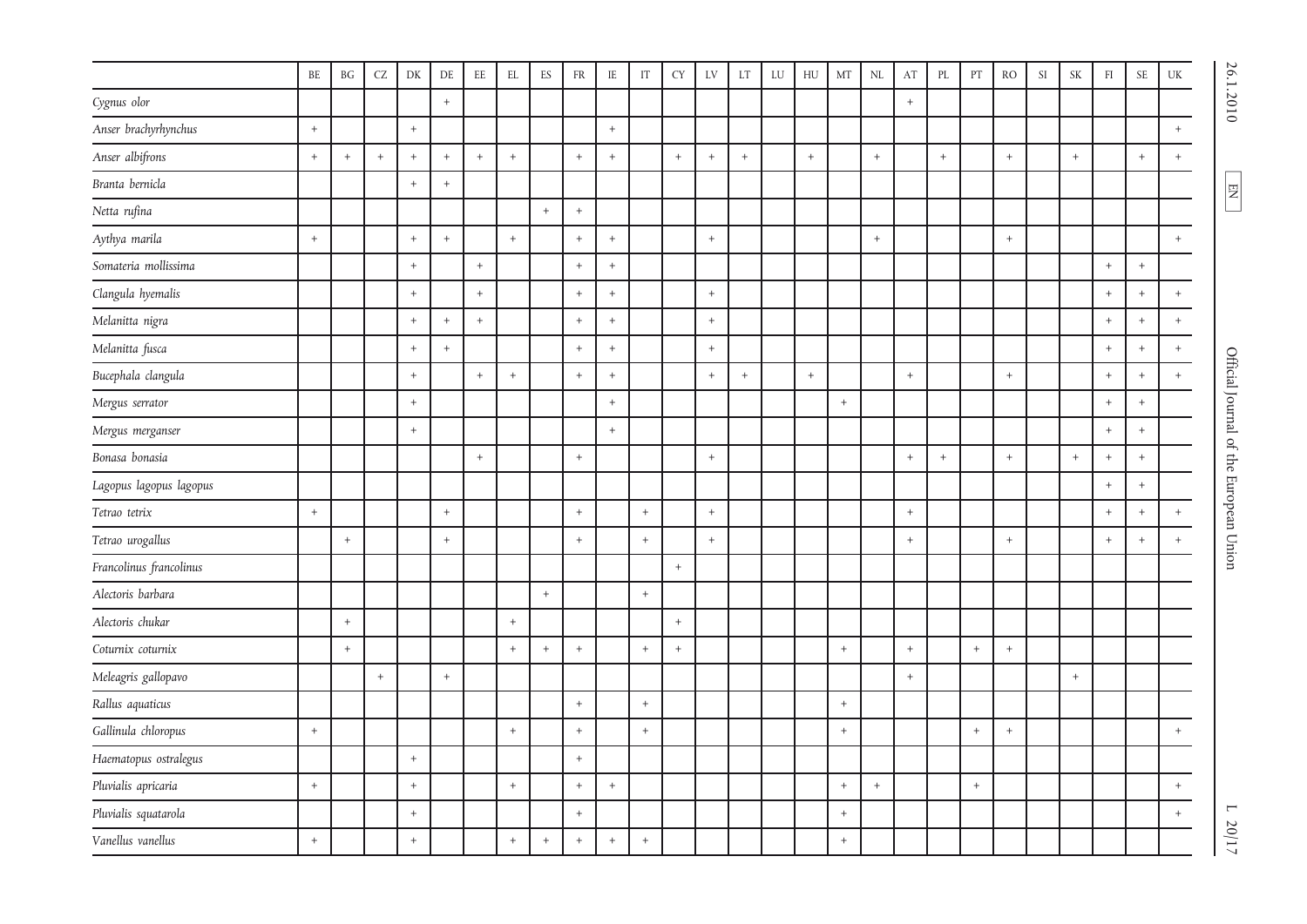|                       | $\rm BE$        | BG                               | $\operatorname{CZ}$ | DK              | $\rm DE$                         | $\rm{EE}$   | $\mathop{\rm EL}$ | ${\rm ES}$        | ${\rm FR}$        | $\rm IE$ | IT          | <b>CY</b>        | LV          | $\mathop{\rm LT}\nolimits$ | ${\rm LU}$ | ${\rm H}{\rm U}$ | $\rm{MT}$ | $\mathop{\rm NL}\nolimits$ | $\mathbf{A}\mathbf{T}$ | $\rm PL$ | PT          | RO               | $\mathop{\rm SI}$ | $\ensuremath{\mathsf{SK}}\xspace$ | $\mathop{\rm FI}\nolimits$ | $\ensuremath{\mathsf{SE}}$ | $\mathbf{UK}$ | $\overline{a}$                         |
|-----------------------|-----------------|----------------------------------|---------------------|-----------------|----------------------------------|-------------|-------------------|-------------------|-------------------|----------|-------------|------------------|-------------|----------------------------|------------|------------------|-----------|----------------------------|------------------------|----------|-------------|------------------|-------------------|-----------------------------------|----------------------------|----------------------------|---------------|----------------------------------------|
| Calidris canutus      |                 |                                  |                     | $+$             |                                  |             |                   |                   | $\overline{+}$    |          |             |                  |             |                            |            |                  |           |                            |                        |          |             |                  |                   |                                   |                            |                            |               | $20/18$                                |
| Philomachus pugnax    |                 |                                  |                     |                 |                                  |             |                   |                   | $\ddot{}$         |          | $\,$ + $\,$ |                  |             |                            |            |                  | $^+$      |                            |                        |          |             |                  |                   |                                   |                            |                            |               |                                        |
| Limosa limosa         |                 |                                  |                     | $+$             |                                  |             |                   |                   | $^+$              |          |             |                  |             |                            |            |                  |           |                            |                        |          |             |                  |                   |                                   |                            |                            |               |                                        |
| Limosa lapponica      |                 |                                  |                     | $^{+}$          |                                  |             |                   |                   | $^{+}$            |          |             |                  |             |                            |            |                  |           |                            |                        |          |             |                  |                   |                                   |                            |                            | $+$           | E                                      |
| Numenius phaeopus     |                 |                                  |                     | $+$             |                                  |             |                   |                   | $^+$              |          |             |                  |             |                            |            |                  |           |                            |                        |          |             |                  |                   |                                   |                            |                            | $\, +$        |                                        |
| Numenius arquata      |                 |                                  |                     | $+$             |                                  |             |                   |                   | $^{+}$            | $+$      |             |                  |             |                            |            |                  |           |                            |                        |          |             |                  |                   |                                   |                            |                            | $+$           |                                        |
| Tringa erythropus     |                 |                                  |                     | $+$             |                                  |             |                   |                   | $\qquad \qquad +$ |          |             |                  |             |                            |            |                  |           |                            |                        |          |             |                  |                   |                                   |                            |                            |               |                                        |
| Tringa totanus        |                 |                                  |                     | $\,$ + $\,$     |                                  |             |                   |                   | $^{\mathrm{+}}$   |          | $\, +$      |                  |             |                            |            |                  |           |                            |                        |          |             |                  |                   |                                   |                            |                            | $+$           |                                        |
| Tringa nebularia      |                 |                                  |                     | $+$             |                                  |             |                   |                   | $^{+}$            |          |             |                  |             |                            |            |                  |           |                            |                        |          |             |                  |                   |                                   |                            |                            |               |                                        |
| Larus ridibundus      | $+$             |                                  |                     | $+$             | $+$                              | $+$         |                   | $\ddot{}$         |                   |          |             |                  |             |                            |            | $\,$ + $\,$      |           |                            | $\pm$                  |          |             |                  |                   | $\pm$                             |                            | $+$                        |               |                                        |
| Larus canus           |                 |                                  |                     | $\,$ + $\,$     | $^+$                             | $^+$        |                   |                   |                   |          |             |                  |             |                            |            |                  |           |                            |                        |          |             |                  |                   |                                   | $^{\mathrm{+}}$            | $+$                        |               | Official Journal of the European Union |
| Larus fuscus          |                 |                                  |                     | $+$             | $\, +$                           |             |                   |                   |                   |          |             |                  |             |                            |            |                  |           |                            |                        |          |             |                  |                   |                                   |                            |                            |               |                                        |
| Larus argentatus      | $^{\mathrm{+}}$ |                                  |                     | $^{\mathrm{+}}$ | $\,$ + $\,$                      | $^+$        |                   |                   |                   |          |             |                  | $\,$ + $\,$ |                            |            |                  |           |                            |                        |          |             |                  |                   |                                   | $\, +$                     | $^{\mathrm{+}}$            |               |                                        |
| Larus cachinnans      |                 |                                  |                     |                 |                                  |             |                   | $\, +$            |                   |          |             |                  |             |                            |            | $\,$ + $\,$      |           |                            |                        |          |             |                  |                   |                                   |                            |                            |               |                                        |
| Larus marinus         |                 |                                  |                     | $\,$ + $\,$     | $\, +$                           | $^+$        |                   |                   |                   |          |             |                  |             |                            |            |                  |           |                            |                        |          |             |                  |                   |                                   | $\,$ + $\,$                | $+$                        |               |                                        |
| Columba oenas         |                 |                                  |                     |                 |                                  |             | $+$               | $\ddot{}$         | $\ddot{+}$        |          |             | $^+$             |             |                            |            |                  |           |                            |                        |          | $+$         | $\,$ + $\,$      |                   |                                   |                            |                            |               |                                        |
| Streptopelia decaocto |                 | $\begin{array}{c} + \end{array}$ | $\ddot{}$           | $+$             | $\, +$                           |             |                   |                   | $\ddot{}$         |          |             | $\pm$            |             |                            |            | $\,$ + $\,$      |           |                            | $\! +$                 |          |             | $\, +$           |                   | $\pm$                             |                            |                            |               |                                        |
| Streptopelia turtur   |                 | $^{\mathrm{+}}$                  |                     |                 |                                  |             | $+$               | $+$               | $^+$              |          | $\, +$      | $\pm$            |             |                            |            |                  | $^+$      |                            | $^+$                   |          | $+$         | $\, +$           |                   |                                   |                            |                            |               |                                        |
| Alauda arvensis       |                 |                                  |                     |                 |                                  |             | $+$               |                   | $\ddot{}$         |          | $+$         | $+$              |             |                            |            |                  | $\ddot{}$ |                            |                        |          |             | $\, +$           |                   |                                   |                            |                            |               |                                        |
| Turdus merula         |                 |                                  |                     |                 |                                  |             | $\,$ + $\,$       |                   | $^+$              |          | $+$         | $\, +$           |             |                            |            |                  | $^+$      |                            |                        |          | $\pm$       |                  |                   |                                   |                            | $+$                        |               |                                        |
| Turdus pilaris        |                 |                                  |                     |                 |                                  | $\,$ + $\,$ | $+$               | $+$               | $^{+}$            |          | $+$         | $\, +$           |             |                            |            |                  | $+$       |                            | $\pm$                  |          | $+$         | $\pm$            |                   |                                   | $+$                        | $\, +$                     |               |                                        |
| Turdus philomelos     |                 |                                  |                     |                 |                                  |             | $+$               | $+$               | $^{+}$            |          | $+$         | $^+$             |             |                            |            |                  | $\, +$    |                            |                        |          | $+$         | $\, +$           |                   |                                   |                            |                            |               |                                        |
| Turdus iliacus        |                 |                                  |                     |                 |                                  |             | $\,$ + $\,$       | $\boldsymbol{+}$  | $\ddot{}$         |          | $\! +$      | $\boldsymbol{+}$ |             |                            |            |                  | $^+$      |                            |                        |          | $\,$ + $\,$ | $\boldsymbol{+}$ |                   |                                   |                            |                            |               |                                        |
| Turdus viscivorus     |                 |                                  |                     |                 |                                  |             | $+$               | $\qquad \qquad +$ | $\ddot{}$         |          |             | $+$              |             |                            |            |                  | $^{+}$    |                            |                        |          | $+$         | $\pm$            |                   |                                   |                            |                            |               |                                        |
| Sturnus vulgaris      |                 | $\,$ + $\,$                      |                     |                 |                                  |             | $\,$ + $\,$       | $\,$ + $\,$       | $\overline{+}$    |          |             | $\pm$            |             |                            |            | $^{+}$           | $^+$      |                            |                        |          | $+$         | $\, +$           |                   |                                   |                            |                            |               |                                        |
| Garrulus glandarius   | $+$             |                                  |                     | $\,$ + $\,$     | $^+$                             |             |                   |                   | $\ddot{}$         |          | $\,$ + $\,$ |                  |             |                            | $\, +$     | $^+$             |           | $^{+}$                     |                        |          | $\,$ + $\,$ | $^+$             | $^+$              | $^+$                              |                            | $^{\mathrm{+}}$            | $\, +$        |                                        |
| Pica pica             | $+$             | $^{+}$                           | $\, +$              | $^{+}$          | $\begin{array}{c} + \end{array}$ |             | $+$               | $^{+}$            | $+$               |          | $+$         | $\, +$           | $+$         |                            | $+$        | $^{+}$           |           | $+$                        |                        |          | $+$         | $\, +$           | $+$               | $\pm$                             | $^{\mathrm{+}}$            | $+$                        | $^{+}$        | 26.1.2010                              |
| Corvus monedula       |                 | $\, +$                           |                     |                 |                                  |             | $+$               | $+$               |                   |          |             | $^+$             |             |                            |            |                  |           | $+$                        |                        |          |             | $\, +$           |                   |                                   | $\, +$                     | $^{\mathrm{+}}$            | $+$           |                                        |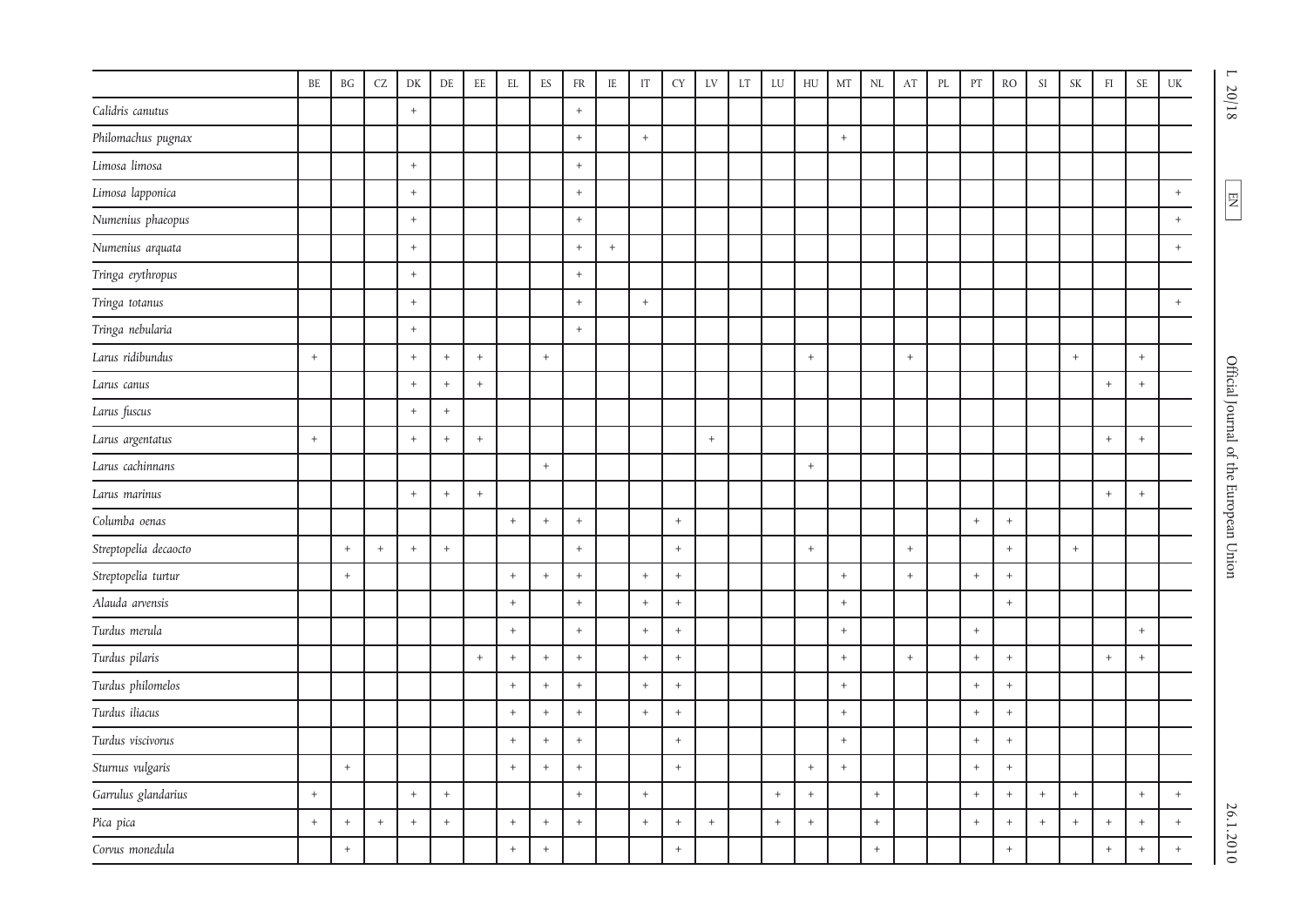|                                                                                                                                                                                                                                                                                                                                                                                                                                                                                                                           | $\rm BE$    | $\operatorname{B} G$ | ${\sf CZ}$ | ${\rm DK}$ | $\rm DE$ | $\rm{EE}$   | $\mathop{\rm EL}$ | ${\rm ES}$  | ${\rm FR}$ | $\;$ IE | $\operatorname{IT}$ | <b>CY</b>   | ${\rm LV}$ | LT              | ${\rm LU}$  | ${\rm H}{\rm U}$ | MT | $\rm NL$    | AT | $\rm PL$ | PT     | $\rm{RO}$ | $\mathop{\rm SI}$ | $\ensuremath{\mathsf{SK}}\xspace$ | $\rm{FI}$       | $\ensuremath{\mathsf{SE}}$ | $\ensuremath{\text{UK}}\xspace$ |
|---------------------------------------------------------------------------------------------------------------------------------------------------------------------------------------------------------------------------------------------------------------------------------------------------------------------------------------------------------------------------------------------------------------------------------------------------------------------------------------------------------------------------|-------------|----------------------|------------|------------|----------|-------------|-------------------|-------------|------------|---------|---------------------|-------------|------------|-----------------|-------------|------------------|----|-------------|----|----------|--------|-----------|-------------------|-----------------------------------|-----------------|----------------------------|---------------------------------|
| Corvus frugilegus                                                                                                                                                                                                                                                                                                                                                                                                                                                                                                         |             | $\pm$                |            |            |          | $+$         |                   |             | $+$        |         |                     |             |            | $+$             |             | $+$              |    |             |    |          |        | $\pm$     |                   | $+$                               |                 | $+$                        | $\pm$                           |
| Corvus corone                                                                                                                                                                                                                                                                                                                                                                                                                                                                                                             | $\,$ + $\,$ | $\pm$                | $+$        | $^+$       | $+$      | $\,$ + $\,$ | $^+$              | $\,$ + $\,$ | $\, +$     |         | $\, +$              | $\,$ + $\,$ | $\pm$      | $^{\mathrm{+}}$ | $\,$ + $\,$ | $\,$ + $\,$      |    | $\,$ + $\,$ |    |          | $\, +$ | $\pm$     | $\,$ + $\,$       | $\,$ + $\,$                       | $^{\mathrm{+}}$ | $\,$ + $\,$                | $\, +$                          |
| AT = Österreich, BE = Belgique/België, BG = Ευπερνια, CY = Κύπρος, CZ = Česká republika, DE = Deutschland, DK = Danmark, EE = Eesti, ES = España, FI = Suomi/Finland, FR = France, EL = Ελλάδα, HU = Magyarország, IE = Irela<br>Italia, LT = Lietuva, LU = Luxembourg, LV = Latvija, MT = Malta, NL = Nederland, PL = Polska, PT = Portugal, RO = România, SE = Sverige, SI = Slovenija, SK = Slovensko, UK = United Kingdom.<br>+ = Member States which under Article 7(3) may authorise hunting of the species listed. |             |                      |            |            |          |             |                   |             |            |         |                     |             |            |                 |             |                  |    |             |    |          |        |           |                   |                                   |                 |                            |                                 |
|                                                                                                                                                                                                                                                                                                                                                                                                                                                                                                                           |             |                      |            |            |          |             |                   |             |            |         |                     |             |            |                 |             |                  |    |             |    |          |        |           |                   |                                   |                 |                            |                                 |
|                                                                                                                                                                                                                                                                                                                                                                                                                                                                                                                           |             |                      |            |            |          |             |                   |             |            |         |                     |             |            |                 |             |                  |    |             |    |          |        |           |                   |                                   |                 |                            |                                 |
|                                                                                                                                                                                                                                                                                                                                                                                                                                                                                                                           |             |                      |            |            |          |             |                   |             |            |         |                     |             |            |                 |             |                  |    |             |    |          |        |           |                   |                                   |                 |                            |                                 |
|                                                                                                                                                                                                                                                                                                                                                                                                                                                                                                                           |             |                      |            |            |          |             |                   |             |            |         |                     |             |            |                 |             |                  |    |             |    |          |        |           |                   |                                   |                 |                            |                                 |
|                                                                                                                                                                                                                                                                                                                                                                                                                                                                                                                           |             |                      |            |            |          |             |                   |             |            |         |                     |             |            |                 |             |                  |    |             |    |          |        |           |                   |                                   |                 |                            |                                 |
|                                                                                                                                                                                                                                                                                                                                                                                                                                                                                                                           |             |                      |            |            |          |             |                   |             |            |         |                     |             |            |                 |             |                  |    |             |    |          |        |           |                   |                                   |                 |                            |                                 |
|                                                                                                                                                                                                                                                                                                                                                                                                                                                                                                                           |             |                      |            |            |          |             |                   |             |            |         |                     |             |            |                 |             |                  |    |             |    |          |        |           |                   |                                   |                 |                            |                                 |
|                                                                                                                                                                                                                                                                                                                                                                                                                                                                                                                           |             |                      |            |            |          |             |                   |             |            |         |                     |             |            |                 |             |                  |    |             |    |          |        |           |                   |                                   |                 |                            |                                 |
|                                                                                                                                                                                                                                                                                                                                                                                                                                                                                                                           |             |                      |            |            |          |             |                   |             |            |         |                     |             |            |                 |             |                  |    |             |    |          |        |           |                   |                                   |                 |                            |                                 |
|                                                                                                                                                                                                                                                                                                                                                                                                                                                                                                                           |             |                      |            |            |          |             |                   |             |            |         |                     |             |            |                 |             |                  |    |             |    |          |        |           |                   |                                   |                 |                            |                                 |
|                                                                                                                                                                                                                                                                                                                                                                                                                                                                                                                           |             |                      |            |            |          |             |                   |             |            |         |                     |             |            |                 |             |                  |    |             |    |          |        |           |                   |                                   |                 |                            |                                 |
|                                                                                                                                                                                                                                                                                                                                                                                                                                                                                                                           |             |                      |            |            |          |             |                   |             |            |         |                     |             |            |                 |             |                  |    |             |    |          |        |           |                   |                                   |                 |                            |                                 |
|                                                                                                                                                                                                                                                                                                                                                                                                                                                                                                                           |             |                      |            |            |          |             |                   |             |            |         |                     |             |            |                 |             |                  |    |             |    |          |        |           |                   |                                   |                 |                            |                                 |
|                                                                                                                                                                                                                                                                                                                                                                                                                                                                                                                           |             |                      |            |            |          |             |                   |             |            |         |                     |             |            |                 |             |                  |    |             |    |          |        |           |                   |                                   |                 |                            |                                 |
|                                                                                                                                                                                                                                                                                                                                                                                                                                                                                                                           |             |                      |            |            |          |             |                   |             |            |         |                     |             |            |                 |             |                  |    |             |    |          |        |           |                   |                                   |                 |                            |                                 |
|                                                                                                                                                                                                                                                                                                                                                                                                                                                                                                                           |             |                      |            |            |          |             |                   |             |            |         |                     |             |            |                 |             |                  |    |             |    |          |        |           |                   |                                   |                 |                            |                                 |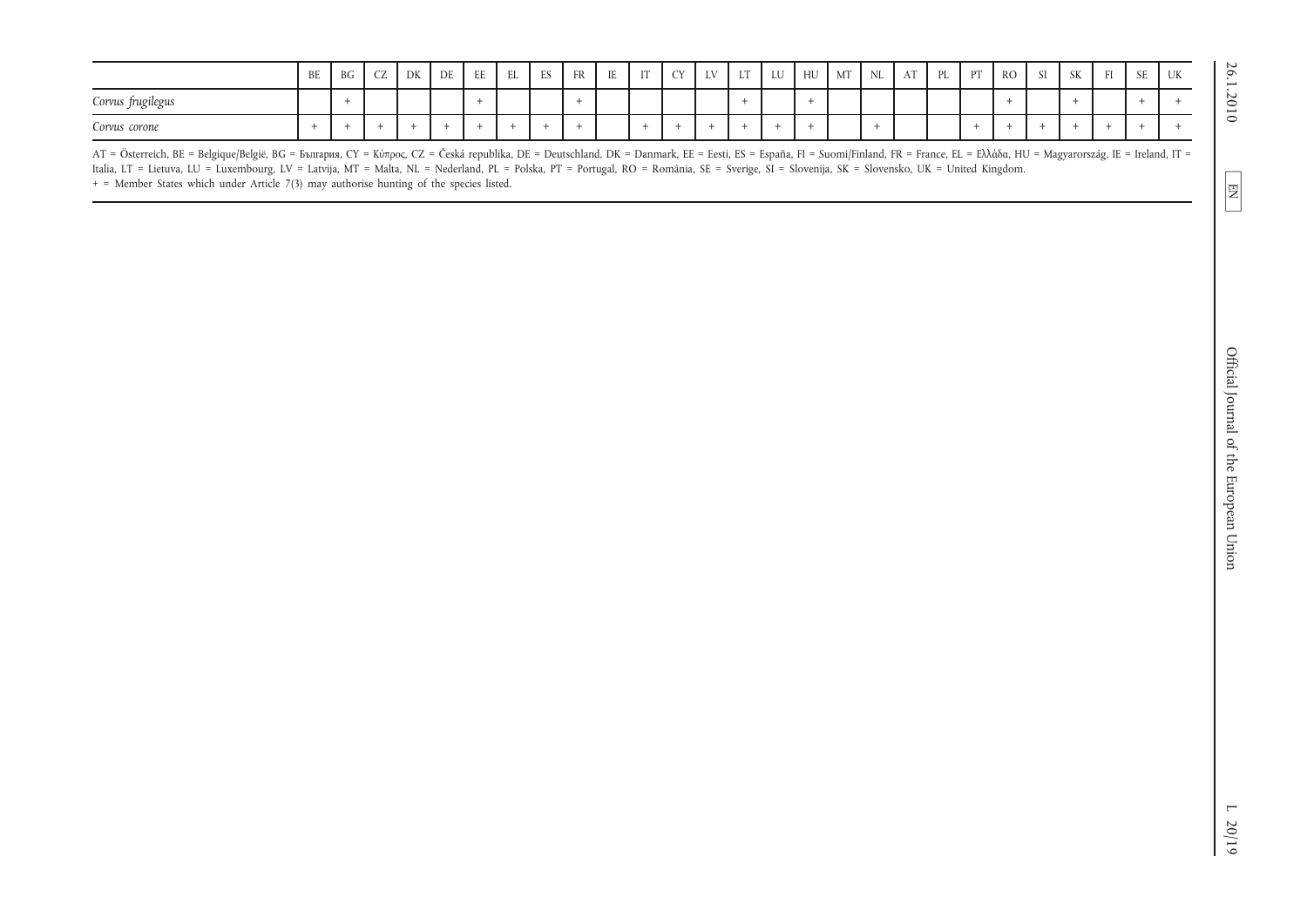|                                                 | <b>ANNEX III</b>                                 |  |
|-------------------------------------------------|--------------------------------------------------|--|
|                                                 | PART A                                           |  |
| <b>ANSERIFORMES</b>                             | Alectoris barbara                                |  |
| Anatidae                                        |                                                  |  |
| Anas platyrhynchos                              | Perdix perdix                                    |  |
| <b>GALLIFORMES</b>                              | Phasianus colchicus                              |  |
| Tetraonidae                                     |                                                  |  |
| Lagopus lagopus lagopus, scoticus et hibernicus | COLUMBIFORMES                                    |  |
| Phasianidae                                     | Columbidae                                       |  |
| Alectoris rufa                                  | Columba palumbus                                 |  |
|                                                 | PART B                                           |  |
| <b>ANSERIFORMES</b>                             | Tetrao tetrix britannicus                        |  |
| Anatidae                                        |                                                  |  |
| Anser albifrons albifrons                       | Tetrao urogallus                                 |  |
| Anser anser                                     | <b>GRUIFORMES</b>                                |  |
| Anas penelope                                   | Rallidae                                         |  |
| Anas crecca                                     | Fulica atra                                      |  |
| Anas acuta                                      |                                                  |  |
| Anas clypeata                                   | CHARADRIIFORMES                                  |  |
| Aythya ferina                                   | Charadriidae                                     |  |
| Aythya fuligula                                 | Pluvialis apricaria                              |  |
| Aythya marila                                   |                                                  |  |
| Somateria mollissima                            | Scolopacidae                                     |  |
| Melanitta nigra                                 | Lymnocryptes minimus<br>$\overline{\phantom{a}}$ |  |
| <b>GALLIFORMES</b>                              |                                                  |  |
| Tetraonidae                                     | Gallinago gallinago                              |  |
| Lagopus mutus                                   | Scolopax rusticola                               |  |
|                                                 |                                                  |  |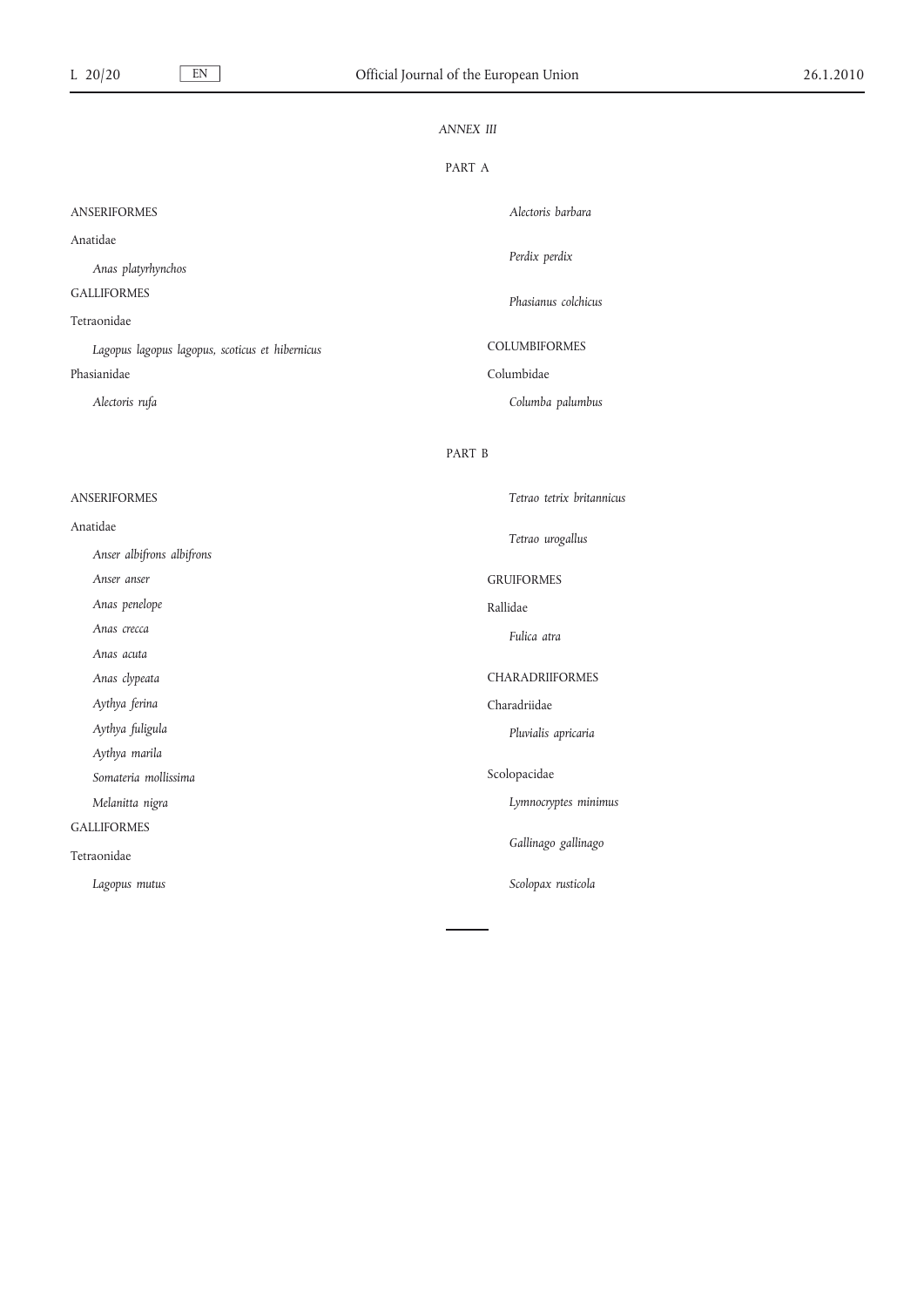- (a) Snares (with the exception of Finland and Sweden for the capture of *Lagopus lagopus lagopus* and *Lagopus mutus* north of latitude 58° N), limes, hooks, live birds which are blind or mutilated used as decoys, tape recorders, electrocuting devices,
	- artificial light sources, mirrors, devices for illuminating targets, sighting devices for night shooting comprising an electronic image magnifier or image converter,
	- explosives,
	- nets, traps, poisoned or anaesthetic bait,
	- semi-automatic or automatic weapons with a magazine capable of holding more than two rounds of ammunition;
- (b) aircraft, motor vehicles,
	- boats driven at a speed exceeding five kilometres per hour. On the open sea, Member States may, for safety reasons, authorise the use of motor-boats with a maximum speed of 18 kilometres per hour. Member States shall inform the Commission of any authorisations granted.

#### *ANNEX V*

- (a) National lists of species in danger of extinction or particularly endangered species, taking into account their geographical distribution.
- (b) Listing and ecological description of areas particularly important to migratory species on their migratory routes and as wintering and nesting grounds.
- (c) Listing of data on the population levels of migratory species as shown by ringing.
- (d) Assessing the influence of methods of taking wild birds on population levels.
- (e) Developing or refining ecological methods for preventing the type of damage caused by birds.
- (f) Determining the role of certain species as indicators of pollution.
- (g) Studying the adverse effect of chemical pollution on population levels of bird species.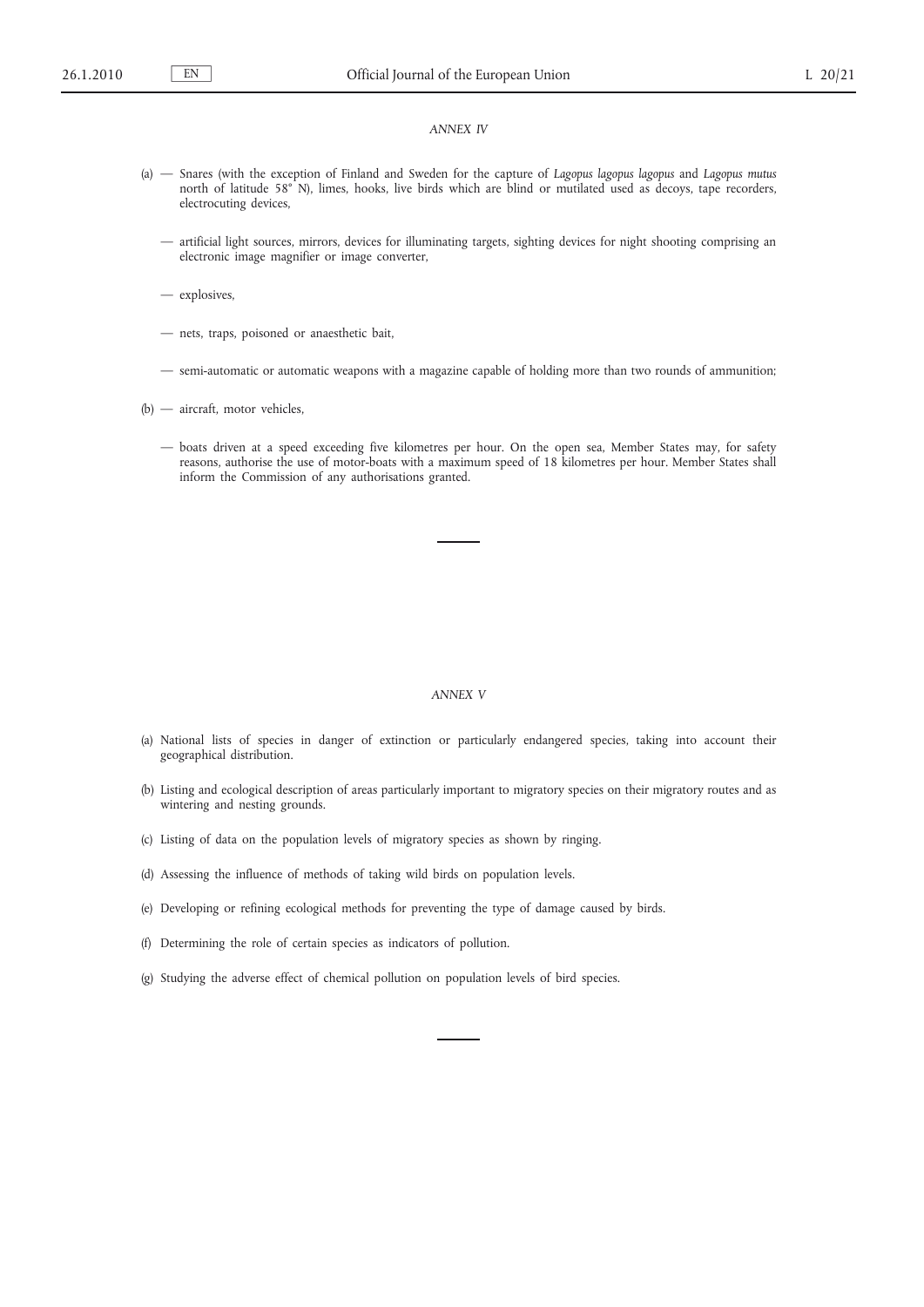### *ANNEX VI*

### PART A

#### **REPEALED DIRECTIVE WITH LIST OF ITS SUCCESSIVE AMENDMENTS**

(referred to in Article 18)

Council Directive 79/409/EEC (OJ L 103, 25.4.1979, p. 1)

> 1979 Act of Accession, Annex I, point XIII.1.F (OJ L 291, 19.11.1979, p. 111)

Council Directive 81/854/EEC (OJ L 319, 7.11.1981, p. 3)

Commission Directive 85/411/EEC (OJ L 233, 30.8.1985, p. 33)

1985 Act of Accession, Annex I, points X.1.(h) and X.6 (OJ L 302, 15.11.1985, p. 218)

Council Directive 86/122/EEC (OJ L 100, 16.4.1986, p. 22)

Commission Directive 91/244/EEC (OJ L 115, 8.5.1991, p. 41)

Council Directive 94/24/EC (OJ L 164, 30.6.1994, p. 9)

1994 Act of Accession, Annex I, point VIII.E.1 (OJ C 241, 29.8.1994, p. 175)

Commission Directive 97/49/EC (OJ L 223, 13.8.1997, p. 9)

Council Regulation (EC) No 807/2003 (OJ L 122, 16.5.2003, p. 36)

2003 Act of Accession, Annex II, point 16.C.1 (OJ L 236, 23.9.2003, p. 667)

Council Directive 2006/105/EC (OJ L 363, 20.12.2006, p. 368)

Directive 2008/102/EC of the European Parliament and of the Council (OJ L 323, 3.12.2008, p. 31)

only as regards the reference, in Article 1, to Directive 79/409/EEC and point A.1 of the Annex

only Annex III, point 29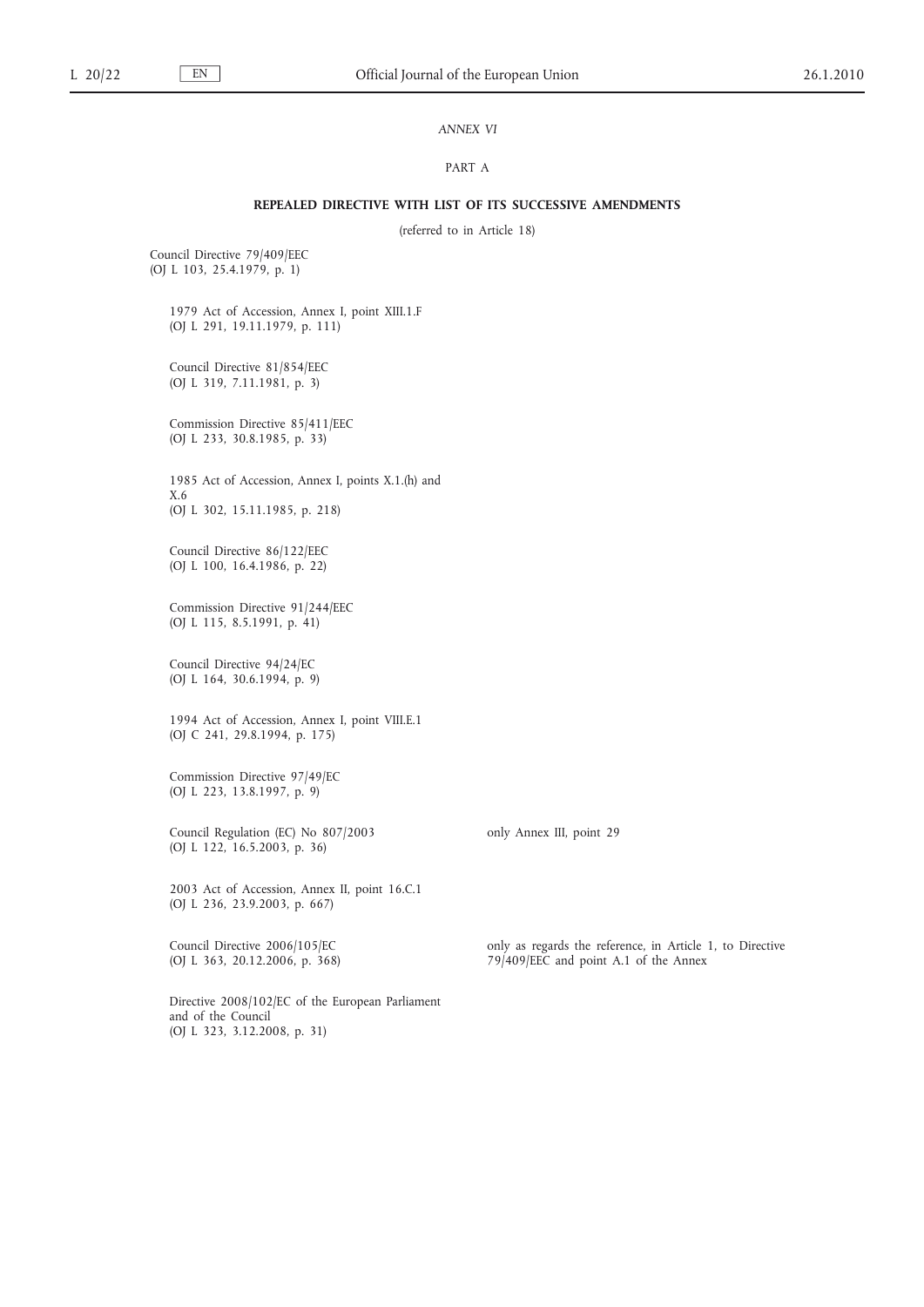# PART B **LIST OF TIME LIMITS FOR TRANSPOSITION INTO NATIONAL LAW**

## (referred to in Article 18)

| Directives  | Time limit for transposition |
|-------------|------------------------------|
| 79/409/EEC  | 7 April 1981                 |
| 81/854/EEC  |                              |
| 85/411/EEC  | 31 July 1986                 |
| 86/122/EEC  |                              |
| 91/244/EEC  | 31 July 1992                 |
| 94/24/EC    | 29 September 1995            |
| 97/49/EC    | 30 September 1998            |
| 2006/105/EC | 1 January 2007               |
| 2008/102/EC |                              |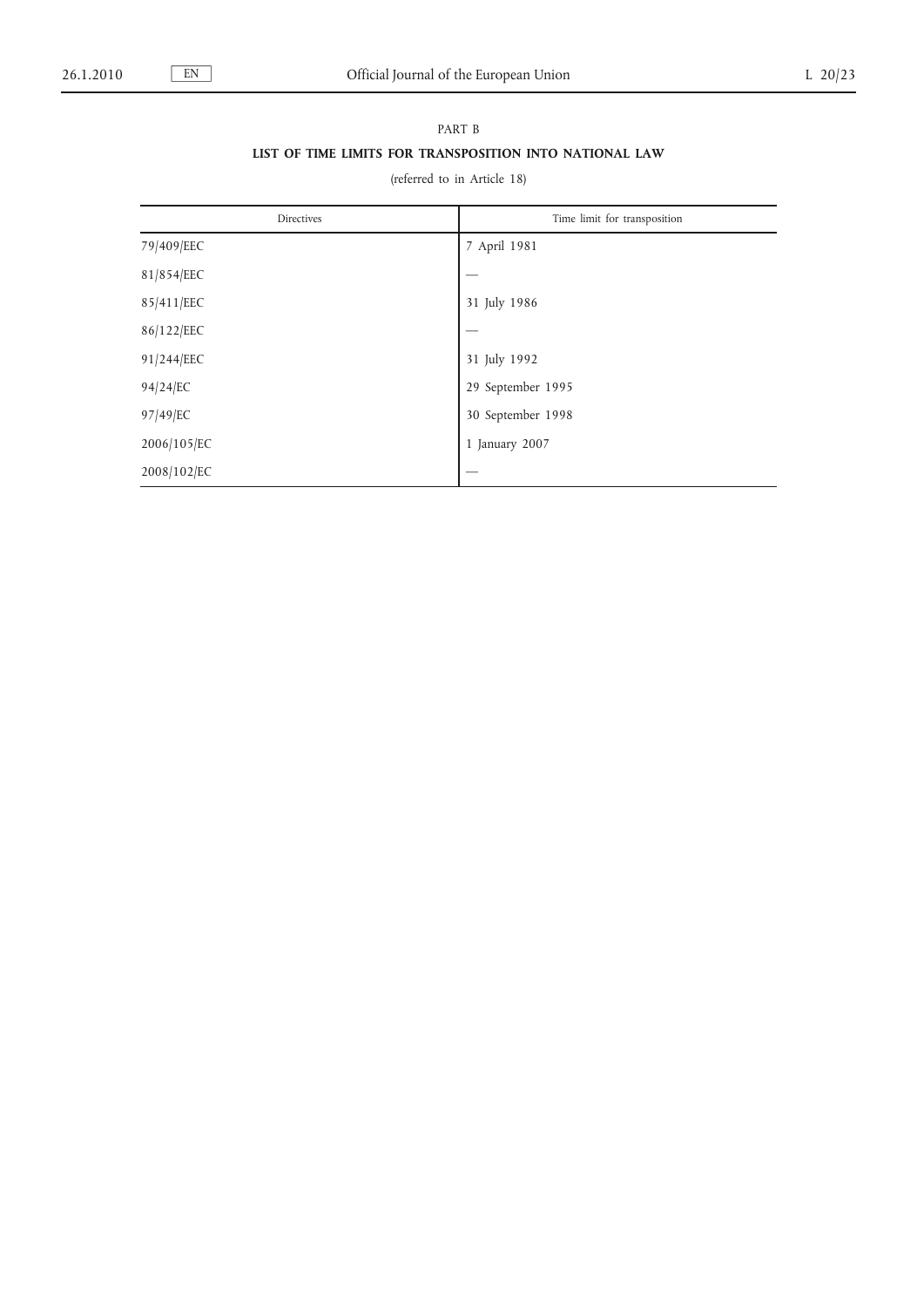### *ANNEX VII*

## **CORRELATION TABLE**

| Directive 79/409/EEC               | This Directive                     |
|------------------------------------|------------------------------------|
| Article $1(1)$ and $(2)$           | Article $1(1)$ and $(2)$           |
| Article 1(3)                       |                                    |
| Articles 2 to 5                    | Articles 2 to 5                    |
| Article $6(1)$ , $(2)$ and $(3)$   | Article $6(1)$ , $(2)$ and $(3)$   |
| Article $6(4)$                     |                                    |
| Article $7(1)$ , $(2)$ and $(3)$   | Article $7(1)$ , $(2)$ and $(3)$   |
| Article 7(4), first sentence       | Article 7(4), first subparagraph   |
| Article 7(4), second sentence      | Article 7(4), second subparagraph  |
| Article 7(4), third sentence       | Article 7(4), third subparagraph   |
| Article 7(4), fourth sentence      | Article 7(4), fourth subparagraph  |
| Article 8                          | Article 8                          |
| Article 9(1)                       | Article $9(1)$                     |
| Article 9(2), introductory wording | Article 9(2), introductory wording |
| Article 9(2), first indent         | Article 9(2), point (a)            |
| Article 9(2), second indent        | Article $9(2)$ , point $(b)$       |
| Article 9(2), third indent         | Article $9(2)$ , point (c)         |
| Article 9(2), fourth indent        | Article $9(2)$ , point (d)         |
| Article 9(2), fifth indent         | Article 9(2), point (e)            |
| Article 9(3)                       | Article 9(3)                       |
| Article 9(4)                       | Article 9(4)                       |
| Article 10(1)                      | Article 10(1), first sentence      |
| Article 10(2), first sentence      | Article 10(1), second sentence     |
| Article 10(2), second sentence     | Article 10(2)                      |
| Articles 11 to 15                  | Articles 11 to 15                  |
| Article 16(1)                      |                                    |
| Article 17                         | Article 16                         |
| Article 18(1)                      |                                    |
| Article 18(2)                      | Article 17                         |